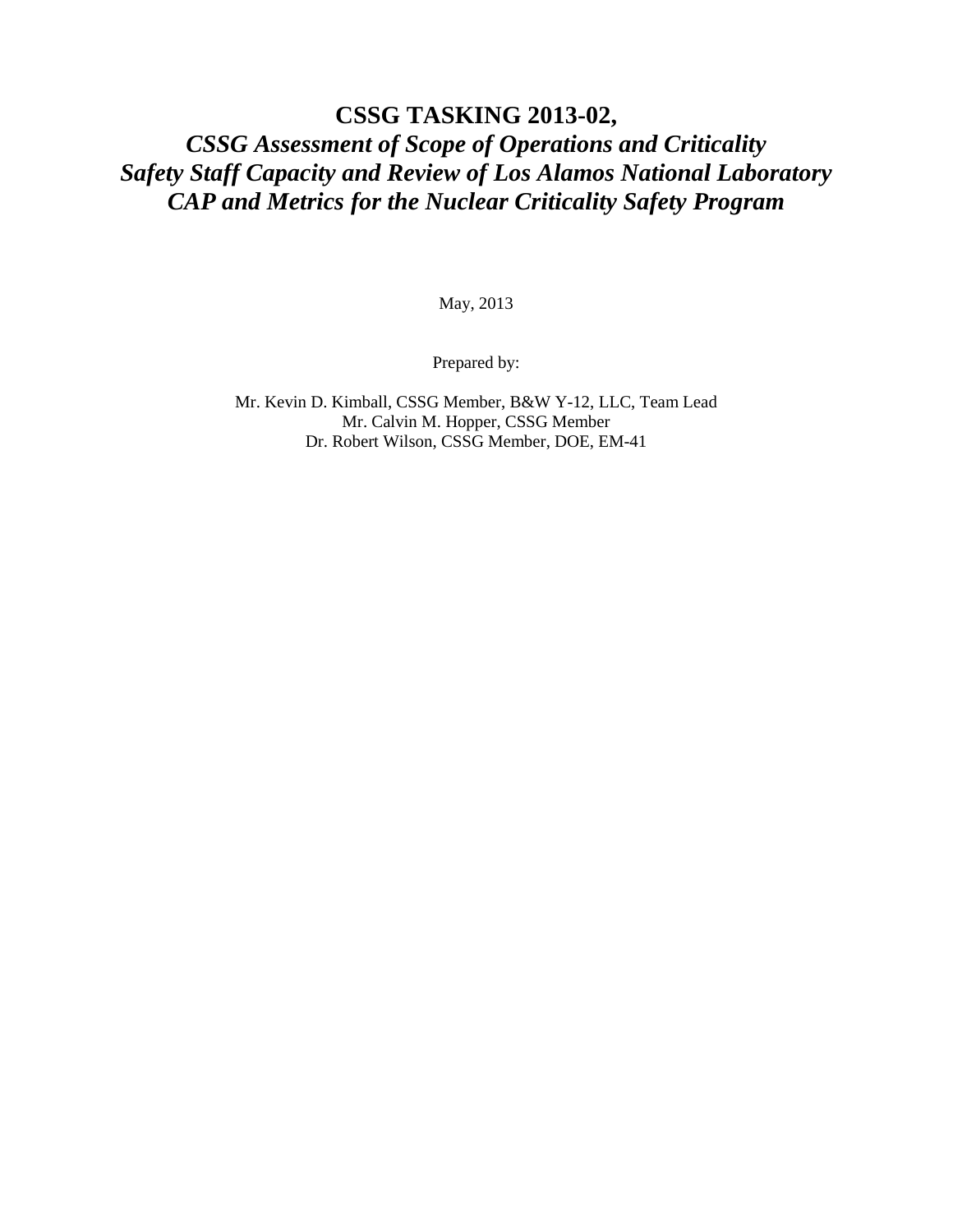| Section                                                                                | Page |
|----------------------------------------------------------------------------------------|------|
|                                                                                        |      |
|                                                                                        |      |
|                                                                                        |      |
|                                                                                        |      |
|                                                                                        |      |
|                                                                                        |      |
|                                                                                        |      |
|                                                                                        |      |
|                                                                                        |      |
|                                                                                        |      |
|                                                                                        |      |
|                                                                                        |      |
|                                                                                        |      |
|                                                                                        |      |
|                                                                                        |      |
|                                                                                        |      |
|                                                                                        |      |
|                                                                                        |      |
|                                                                                        |      |
|                                                                                        |      |
| Attachment 3 - Los Alamos National Security, LLC and Los Alamos Field Office Personnel |      |
|                                                                                        |      |
|                                                                                        |      |
|                                                                                        |      |

### Table of Contents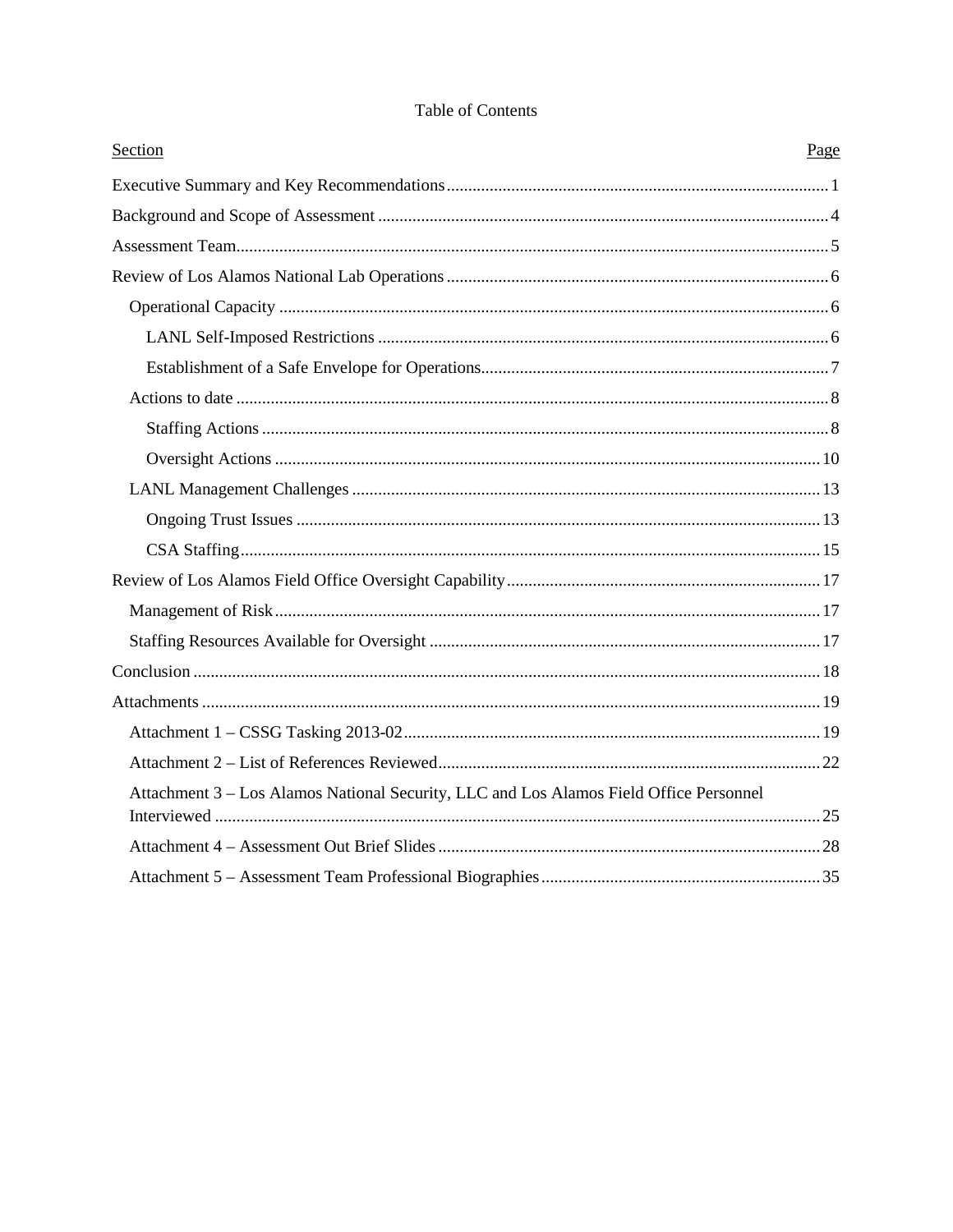# **CSSG TASKING 2013-02,** *CSSG Assessment of Scope of Operations and Criticality Safety Staff Capacity and Review of LANL CAP and Metrics for the Nuclear Criticality Safety Program*

# **Executive Summary and Key Recommendations**

A subgroup Assessment Team from the US DOE Nuclear Criticality Safety Support Group performed the titled assessment during 11 – 14 March 2013 at Los Alamos, NM. The tasking included the assessment of current operations and nuclear criticality safety (NCS) needs and the capabilities and capacity of the Los Alamos National Security, LLC (LANS) criticality safety staff. The assessment was performed via reviews of documents and interviews with LANS and Los Alamos Field Office (NA-00) personnel. An Assessment Team slide presentation exit briefing was provided the afternoon of 14 March to NA-00/LANS Senior Management at the NA-00 Field Office.

Interviews with Operations and Safety Basis Criticality Safety (SB-CS) staff and managers indicated that High Hazard (i.e., Program Improvement Plan (PIP) risk category "C") operations with recently upgraded criticality safety analyses (i.e., specific operations upgraded post PF-4 stand down) have been reviewed and presently have an adequate safety envelope defined (e.g., limits and controls) for NCS. Furthermore, interviews with operating personnel from the fissile material handlers up through the organization to the LANS senior management indicated satisfactory implementation of the NCS safety envelope. No evidence was observed by the review team to the contrary. However, LANS has limited resources to perform nuclear criticality safety evaluations (NCSEs) for the authorization of needed new or modified fissile material operations because of the exodus of most of the senior criticality safety staff and operations support demands.

The Team observed positive steps that have been taken by LANS since the 13 April 2012 reported CSSG 2011-06 Tasking Response for the *Focused Criticality Safety Review at LANL Plutonium Facility (PF-4)*. The Team also identified safety issues that include restrictions and challenges that need to be addressed to safely develop the LANS NCS program to a mature and flexible state. The Team also provided recommended steps and metrics for LANS and NA-00 to consider for safely expediting the development of the LANS NCS program and increasing capabilities for LANS operations.

The observed positive steps include:

- the implementation of a greater in-depth and upgraded fissile material handler training program,
- the prioritization and completion of upgraded and revised NCS evaluations for PIP risk category "C" operations with significant quantities of fissile materials,
- the thoughtful development of an aggressive Corrective Action Plan,
- the development of a nuclear criticality safety analyst (CSA) Staffing Plan,
- the enhancement of a CSA training and qualification program with the "Boot camp" training program,
- the operations supervision approval as part of the CSA qualification process,
- the development of a financially based CSA Retention Plan,
- the recognized need to curtail the production of Level 2 and Level 3 NCSEs,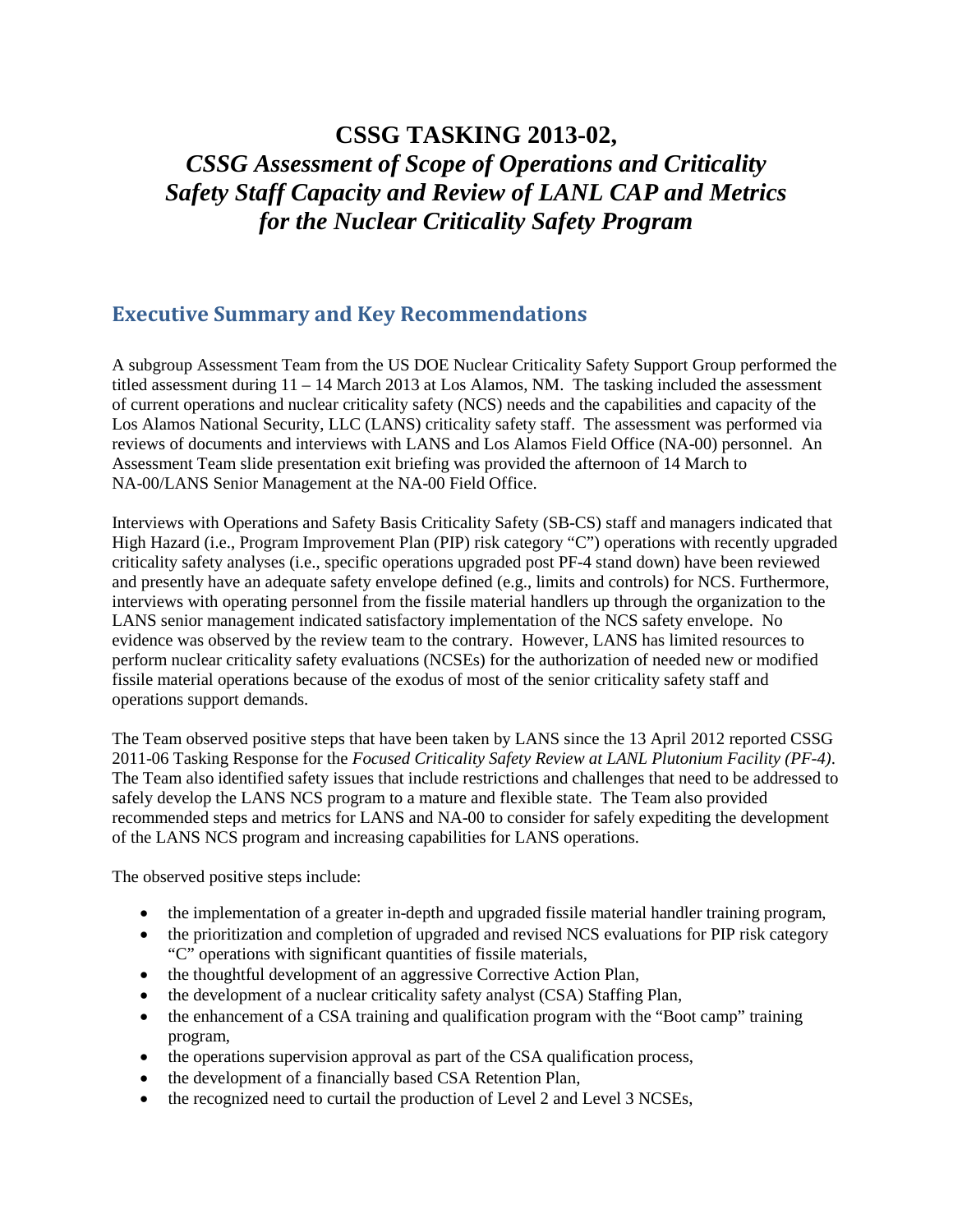- the initiation of an evaluation of the LANS Criticality Safety Officer (CSO) qualifications and program,
- the close management of exceptions for the performance of Level 2 and Level 3 NCSEs, and
- the evolution of a NCS program metric.

The safety issues include:

- the significant paucity of LANS experienced and qualified CSAs thereby adversely impacting the ability to develop and maintain new or modified safe operations with significant quantities of fissile material,
- the increasing risk as time passes due to possible "workarounds" for static limits and controls, and
- the anticipated 3 5 year delay in establishing a NCS staff and program that is fully capable to manage the capacity of work anticipated at LANL.

Recommendations in the following areas are provided in this assessment regarding the above safety issues:

- 1) Continued curtailment of Level 2 and Level 3 NCSEs
- 2) Tight management of exceptions for performing Level 2 and Level 3 NCSEs to ensure CSAs are not distracted from performing operations support
- 3) Development and submission of the bases for all PIP Risk Category "C" operations to allow continued operation, and submit to NA-00 for concurrence.
- 4) Modification of the LANS metrics from production-based (e.g., infraction count) to diagnosticsbased metrics with established goals, trending, and identification of behaviors to be improved (e.g., CSA development and applied time, infraction reporting, self-reporting)
- 5) Effective utilization of CSA staffing, including
	- a. the use of existing "senior" CSAs for mentoring LANS and subcontractor CSAs,
	- b. the use of qualified CSAs for operational support and review of NCSE revisions,
	- c. additional training areas for CSAs,
	- d. the assignment of subcontractors to handle lower priority work, and
	- e. the improvement of the CSA Retention Plan to include the non-financial aspects of managing people (e.g., professional development, LANS and community recognition)
- 6) Incorporation of the CSSG Tasking 2009-01 guidance into the composition of the LANS Nuclear Criticality Safety Committee (e.g., add senior, seasoned NCS experts from outside LANL as voting members)
- 7) Enhancement of the Criticality Safety Officer (CSO) program
- 8) Addressing the significant "trust issues" that exist in horizontal and vertical management and communication chains that impact
	- a. the ability to improve the current LANS criticality safety program,
	- b. the independence of the criticality safety organization and fissile material operations, and
	- c. the ability to achieve the Corrective Action Plan end points.

Challenges also exist for NA-00 in that only NNSA can accept and approve risks at LANL. Those risks must be well understood and documented with limits and controls that have been developed, communicated, and implemented with adequate oversight (e.g., Integrated Safety Management). An additional NA-00 challenge is the potentially insufficient number of federally qualified NCS staff to provide oversight of the LANS evolving program and necessary adjustments for continued or modified LANL operations.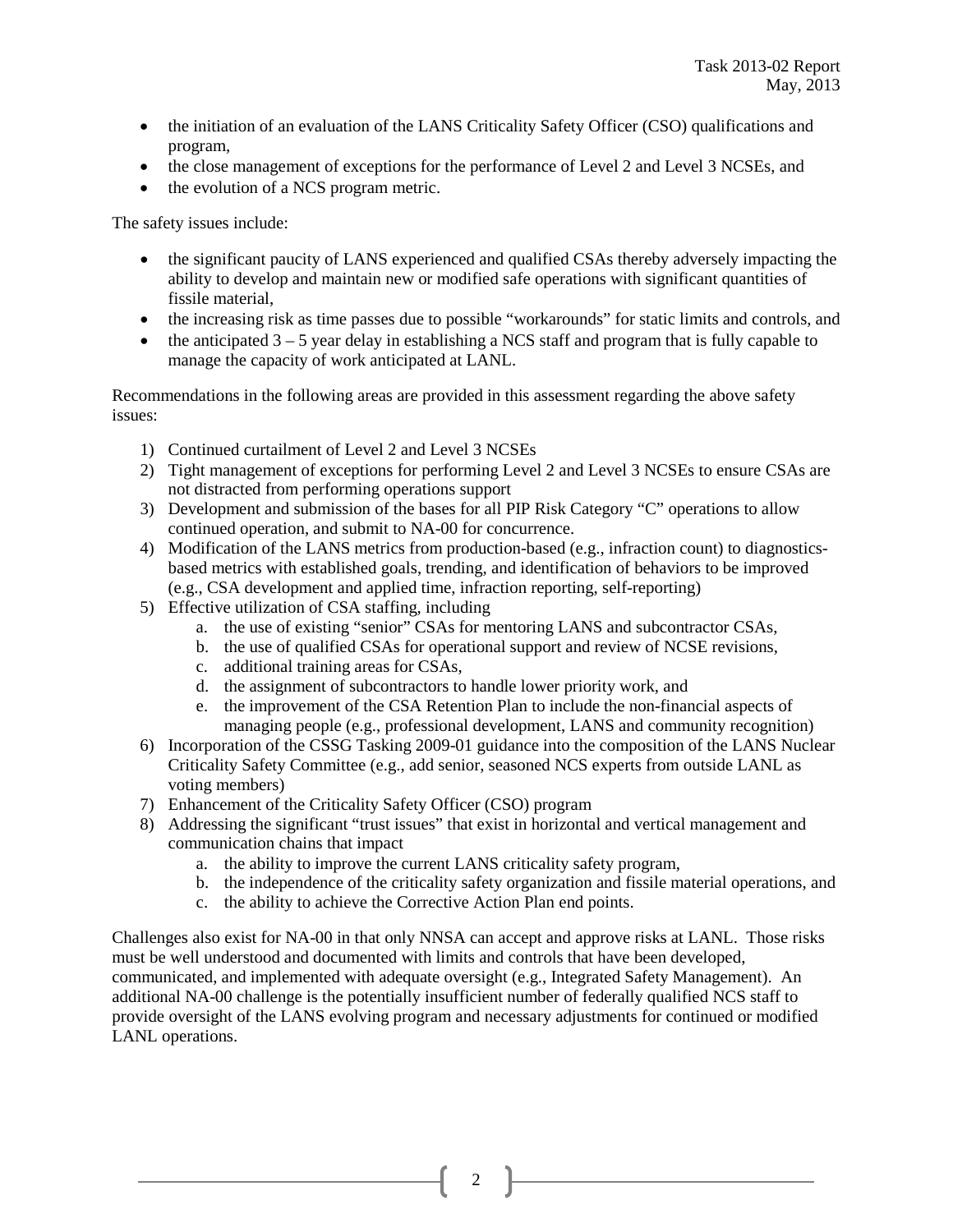Recommendations for NA-00 include:

- 1) Review and concurrence that the LANS bases for all PIP Risk Category "C" operations are sufficient to allow continued operation,
- 2) Review and concurrence with the LANS use of CSAs regarding initiation of specific new or modified Level 2 and Level 3 NCSEs,
- 3) Maximizing use of Facility Representatives along with NCS staff to give additional oversight capability,
- 4) Training of Facility Representatives to provide enhanced NCS observations of LANL operations (e.g., US DOE NCSP T&EP *One-week Manager's Course (criticality safety program supervisors and managers, fissile material operations managers/handlers)*),
- 5) Review of the need to augment the federally qualified NCS staff person at the Los Alamos Field Office with additional federally qualified NCS staff member(s).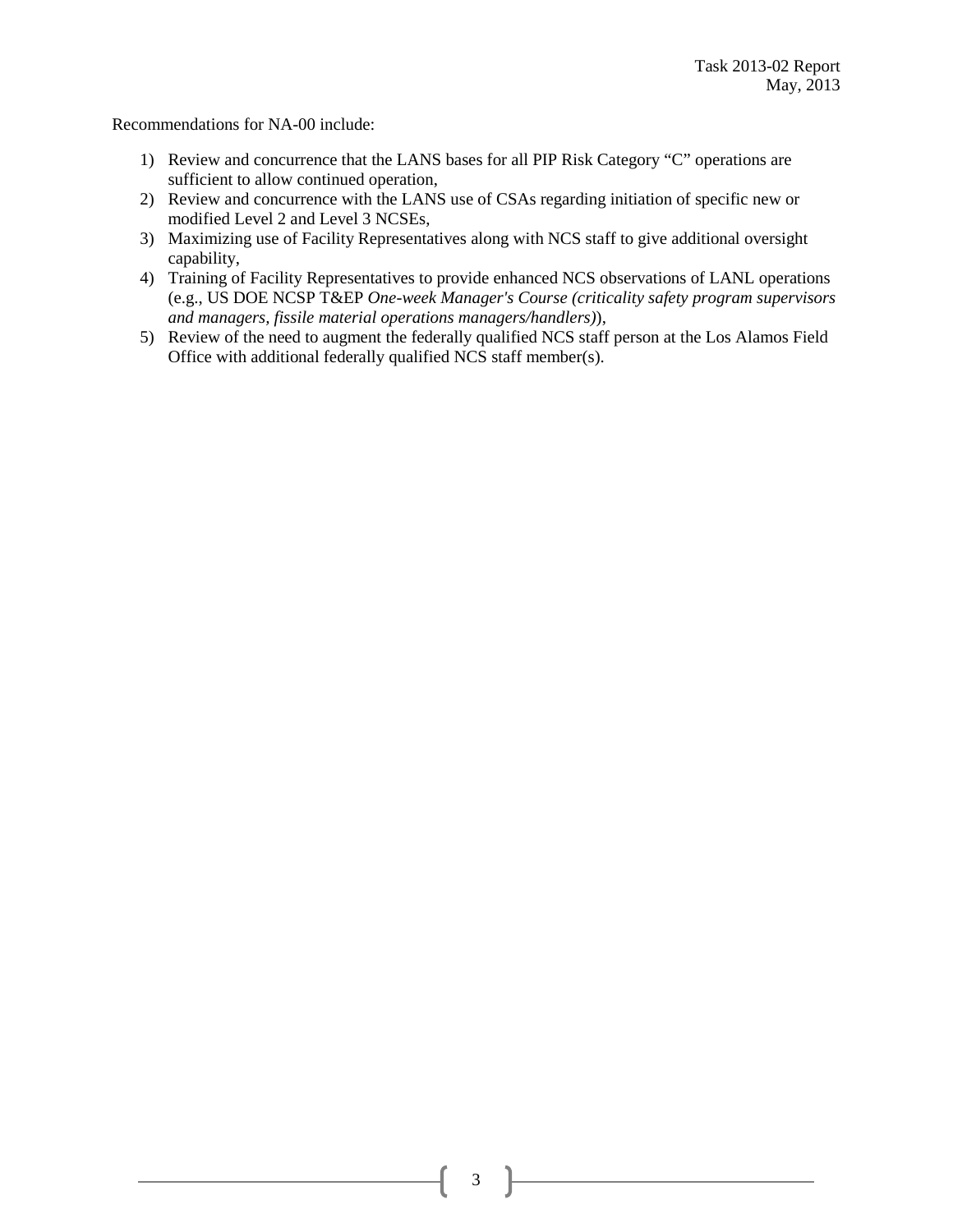# **Background and Scope of Assessment**

In December, 2011, the Department of Energy (DOE) Nuclear Criticality Safety Program Manager tasked (Task 2011-06) the Criticality Safety Support Group (CSSG) with performing a focused review of the Los Alamos National Laboratory (LANL) Plutonium Facility (PF-4) in regards to the four topic areas: Management, Supervisory, Operating Procedures, and Material Control. ANSI/ANS-8.19-2005 Sections 4, 5, 7, and 9 were used to develop the essential review criteria and the associated lines of inquiry (LOI) were taken from corresponding sections of DOE-STD-1158-2010. The results of the review were documented in a tasking report, issued in April, 2012.

The CSSG 2011-06 task report noted several positive attributes of the NCS program, but also noted several significant issues that needed to be addressed. In particular, the report noted several issues that indicated that criticality safety at the laboratory was not being managed with the necessary attention commensurate with the risk. The report also noted that the team was particularly concerned with evidence that the criticality safety group at the laboratory had lost trust in their line management, and a large fraction of the group was seeking alternative employment. It was noted that, should a large attrition of the group occur, an impact to both safety and the ability of LANL to support the NNSA missions would be realized. Furthermore, it was the judgment of the assessment team that such a significant loss of expertise could reduce productivity by more than 70% and take three or more years to recover. The CSSG 2011-06 task report noted several findings and opportunities for improvement.

On May 14, 2012, the National Nuclear Security Administration (NNSA) Los Alamos Field Office formally transmitted the CSSG Task 2011-06 task report and directed LANS to develop a corrective action plan (CAP) within 60 days of receipt of the letter. On November 8, 2012, LANS transmitted a corrective action plan to address the CSSG's findings and concerns. The corrective action plan has since been revised to address Field Office comments.

Since the issuance of the CSSG 2011-06 tasking report, the attrition of experienced CSAs occurred as predicted, leaving LANS with only two junior LANS employee qualified CSAs in the Criticality Safety Group (two other senior qualified CSAs remain with LANS, but transferred out of the Business and Operations group). This severe attrition, along with other signs that LANS management was being slow to respond, raised concerns regarding the ability of LANL to manage ongoing operations safely. Such a small cadre of qualified CSAs for the extent of LANL high risk operations could lead, over time, to a degradation of adherence to the NCS safety envelope of limits and controls, in addition to the inability to support changes to existing or the addition of new operations.

As a result, the CSSG, under tasking 2013-02 (Attachment 1), was directed to perform an additional assessment of current operations and NCS needs along with the capabilities and capacity of the LANS criticality safety staff. The purpose of the review was to assess the capacity of the current criticality safety cadre to support fissile material operations at LANL. A subgroup Assessment Team from the US DOE Nuclear Criticality Safety Support Group performed the titled assessment during 11 – 14 March 2013 at Los Alamos, NM. The 2013-02 tasking requested:

- An assessment of the scope of current operations and criticality safety needs in light of the capabilities and capacity of the criticality safety staff
- Recommendations on the criticality safety work scope and resource commitment that is required to support full nuclear operations identified by operation, area, or facility. The criticality safety resources should be identified by the experience and qualification needed to perform the task.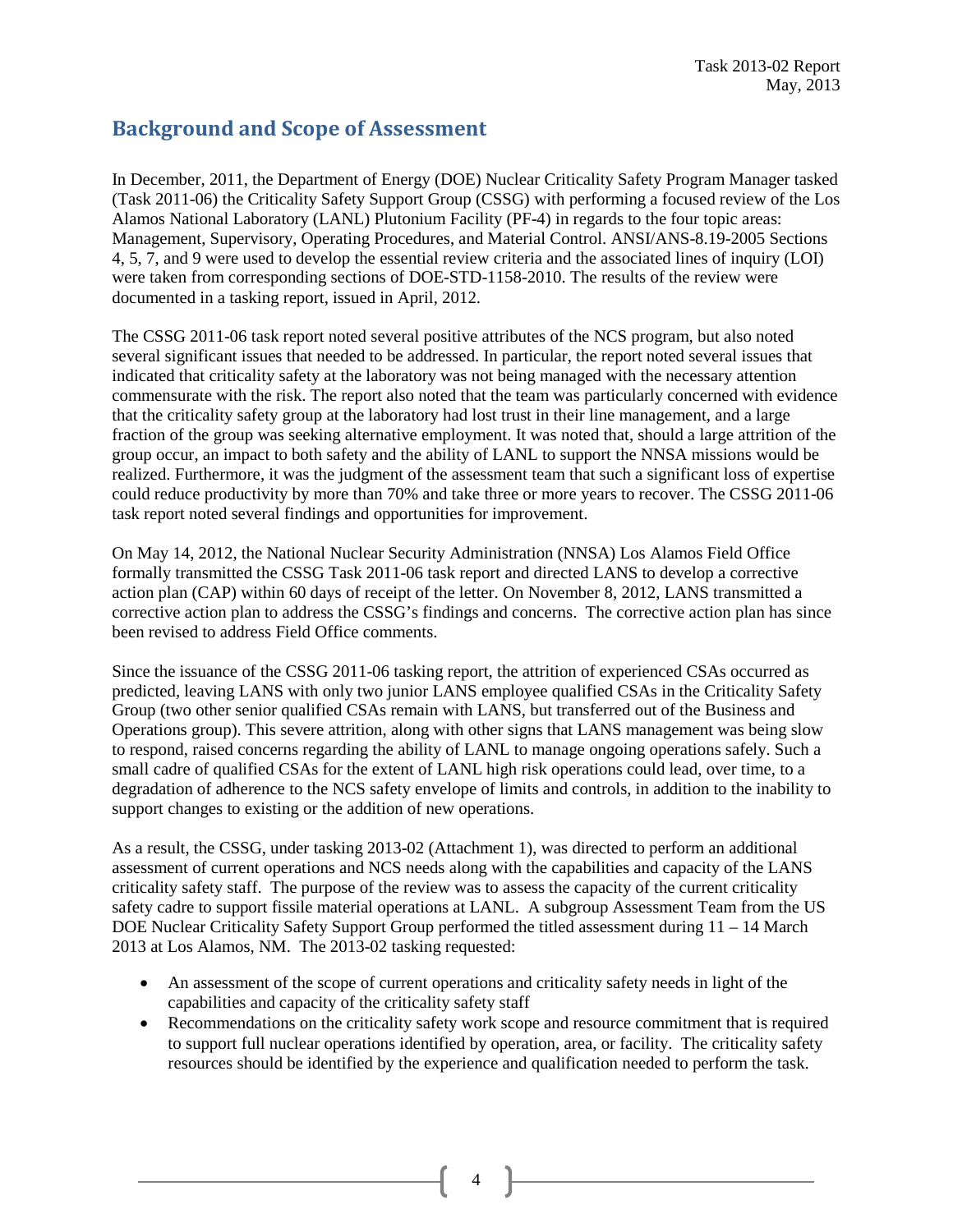- An assessment on whether the existing LANL criticality safety cadre can support the full scope of nuclear operations identified above and, if not, recommendations on what level and types of work can be supported by the existing staff.
- Recommendations, as applicable, for NA-00-LA consideration as directed modifications to the CAP and associated metrics, as well as recommendations for consideration by NA-00 (Note: NA-00 includes both the Field Office and Headquarters Elements).
- Recommendations for how NA-00 could assess acceptability of an increase in work scope from LANS as additional criticality safety staff achieve appropriate qualifications.
- Recommendations for NA-00 on how to conduct effective oversight of the program in the interim (i.e., NNSA approvals, reviews, etc.).

The assessment was performed via reviews of documents (Attachment 2) and interviews with LANS and Field Office personnel (Attachment 3). The limited duration of the assessment affected the ability to accomplish all of the tasking items. Specifically, recommendations on the criticality safety work scope and resource commitment that are required to support full nuclear operations identified by operation, area, or facility were not able to be performed. This tasking element would require a detailed operational review along with an evaluation of resource capabilities and future planned work. Instead, a recommendation was made for LANS to submit to the Field Office (for approval) the high risk operations allowed to be performed and the basis for the risk acceptance.

The overarching goal of the assessment was to ascertain if the NCS program could adequately support safe operations. The characteristics of "safe operations" for the purpose of this review are:

- Operational risks are well understood and documented,
- Limits and controls are developed properly, communicated, and implemented, and
- Adequate oversight (e.g., Integrated Safety Management) is established to assure that the NCS program is effective.

The CSSG assessment team acknowledges the high degree of cooperation received from LANS and the Field Office during the performance of this review. An Assessment Team slide presentation (Attachment 4) exit briefing was provided the afternoon of March 14, 2013 to NA-00/LANS Senior Management at the NA-00 Field Office.

### **Assessment Team**

The assessment team was comprised of:

- Mr. Kevin D. Kimball, CSSG Member, B&W Y-12, LLC, Team Lead,
- Mr. Calvin M. Hopper, CSSG Member, and
- Dr. Robert Wilson, CSSG Member, DOE, EM-41.

Dr. Wilson was a member of the Task 2011-06 assessment team. Professional backgrounds of the team members are provided in Attachment 5.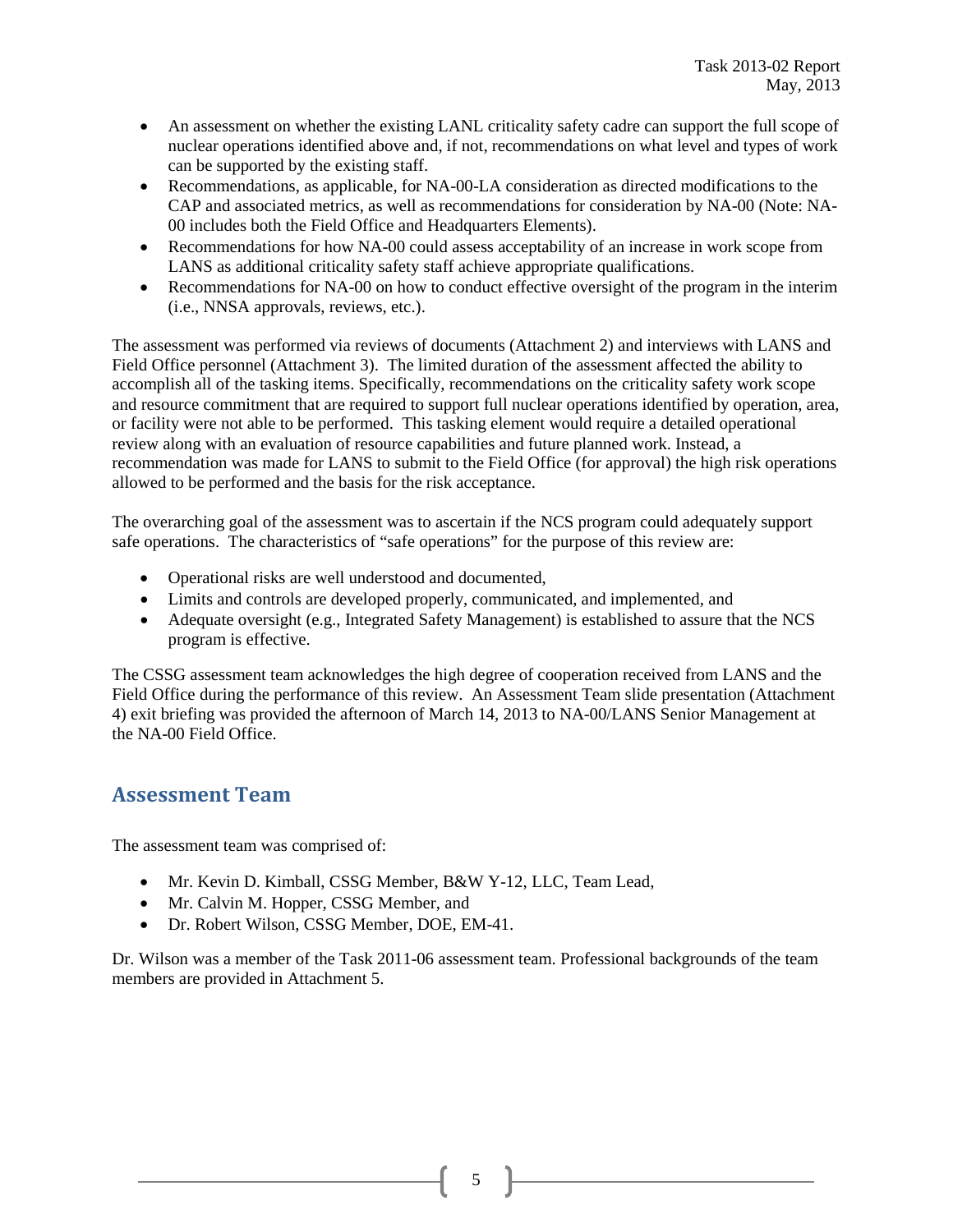# **Review of Los Alamos National Lab Operations**

### **Operational Capacity**

### **LANL Self-Imposed Restrictions**

In recognition of the risks created by having a limited number of qualified CSAs, LANL has curtailed some operations and limited work utilization of the NCS staff. In a March 6, 2013 letter from the Principal Associate Directorate for Business and Operations (PADOPS) to the NNSA Los Alamos Field Office, and in a March 12, 2013 memorandum from the Associate Directorate for Nuclear and High Hazard Operations, LANL established that the highest priority for the criticality group staff is the support of floor operations to ensure that the safety envelope with regard to criticality safety is maintained. This includes, in order of importance, the following priorities:

- 1) Emergency Response,
- 2) Event Response (infractions/potential infractions),
- 3) Field Support to respond to questions or uncertainties around criticality safety evaluations and process controls,
- 4) Procedure reviews to ensure processes remain within evaluation parameters,
- 5) Annual process walk-downs to ensure that processes are not experiencing drift that would stray from criticality safety evaluation assumptions and controls, and
- 6) Curtailment of Level 2 and 3 criticality safety evaluations.

The CSSG assessment team concurred with the prioritization of tasks for qualified CSAs. Of particular note is that the majority of CSA time will be spent supporting floor operations to ensure that NCS limits and controls are understood and being followed, and that operational "work arounds" to NCS limits and controls do not creep into processes over time. Furthermore, it was noted that the letter specified that:

"If a field support request results in the need for a Level 2 or 3 Criticality Safety Evaluation, the fissile material process is suspended until priorities and resources allow qualified staff to complete the evaluation. This provides for appropriate suspension of fissile materials operations should floor support be unable to maintain the current operational posture."

The above restriction, considered appropriate by the CSSG assessment team, will impact the ability to incorporate operational changes and implement new operations, which may likely affect the ability to meet mission requirements.

In addition to the above work priorities, management committed to the following compensatory measures:

- Establish and communicate expectations monthly that the highest priority for criticality safety staff is the support of floor operations.
- Establish and communicate expectations monthly that the highest priority for operations personnel is to report any potential criticality safety concerns promptly to the SB-CS organization and to follow approved procedures.
- Update event response protocols to require a peer-check by a senior qualified criticality safety analyst before providing guidance to operations; mandate the use of more experienced resources outside of SB-CS for off-normal criticality situations; and require a formal critique before work is resumed to ensure all participants understand the path forward, lessons learned, and impacts of the process upset.
- Establish and implement a formal schedule for criticality safety analysts (staff and experienced subcontractors) to spend time-in-field in addition to annual process walk-downs.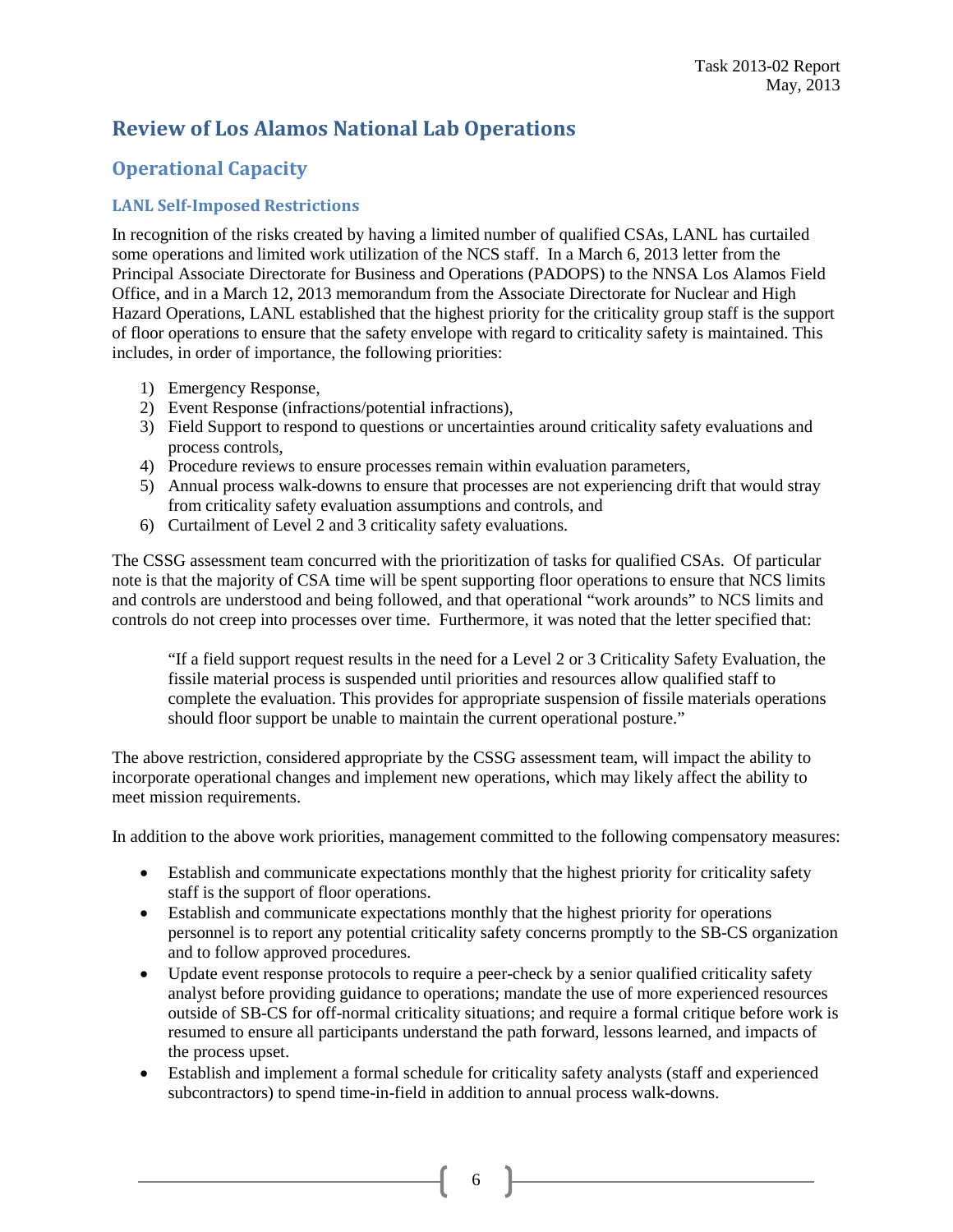### **Establishment of a Safe Envelope for Operations**

Although the above actions are good actions to perform, the CSSG assessment team was concerned that the envelope of safe operations was not well defined. To assist in making a determination regarding safe operations, the CSSG assessment team explored the following elements comprising safe operations:

- Documented Operational Risks
- Limits and controls are developed properly, communicated, and implemented
- Adequate oversight is established to assure that the NCS program is effective.

The CSSG assessment team interviewed approximately 30 personnel, including representation from fissile material handlers, criticality safety officers, CSAs, operations and production management, and Los Alamos Field Office personnel. The interviews consistently reported the following positions:

- The NCS limits and controls associated with criticality safety evaluation upgrades performed since the 2007 PF-4 stand down adequately cover the applicable PIP risk category "C" operations;
- The floor level operations and production personnel know and understand the basis for the NCS limits and controls; and
- The NCS limits and controls are implemented properly in the field.

The CSSG assessment team did not have sufficient time to conduct in the field observations of operations or to review upgraded criticality safety evaluations to make a true independent check of the above positions. However, the CSSG assessment team did find that for operations with upgraded Level 2 and 3 NCSEs (i.e., specific operations upgraded post PF-4 stand down), all personnel interviewed were knowledgeable of the hazards and the NCS safety envelope, and that no evidence to the contrary was observed. Therefore, there is a moderate degree of confidence that these operations can be safely performed and monitored by the existing CSAs. The limitations of the available CSAs do, however, impact the ability to operate safely should changes to these operations or new operations be required.

To this end, the CSSG assessment team did not find any documentation that defined the operational envelope within which safe operations could be conducted. The documented understanding of associated risk is considered essential to understanding the safety envelope of operations. Therefore, the following recommendations are made:

| <b>Recommendation:</b> | LANS needs to develop a list of the operations considered to be acceptable for<br>continued operation along with their bases, considering factors such as maturity<br>of the NCS evaluations, knowledge and capabilities of the floor level operators,<br>and the availability of qualified personnel to provide effective support and<br>oversight of those high risk operations.                                                                                                                                                                                                                              |
|------------------------|-----------------------------------------------------------------------------------------------------------------------------------------------------------------------------------------------------------------------------------------------------------------------------------------------------------------------------------------------------------------------------------------------------------------------------------------------------------------------------------------------------------------------------------------------------------------------------------------------------------------|
| <b>Recommendation:</b> | LANS needs to manage closely the time utilization of qualified CSAs to ensure<br>support of existing operations is maintained as the priority as noted in the March<br>6, 2013 letter from the PADOPS to the NNSA Los Alamos Field office. In<br>particular, given the limited number of qualified CSAs, the development of Level<br>2 and 3 criticality safety evaluations should be restricted to only those changes<br>necessary for assuring ongoing safe operations until such time that adequate<br>resources are available to manage both field support and development of Level 2<br>and 3 evaluations. |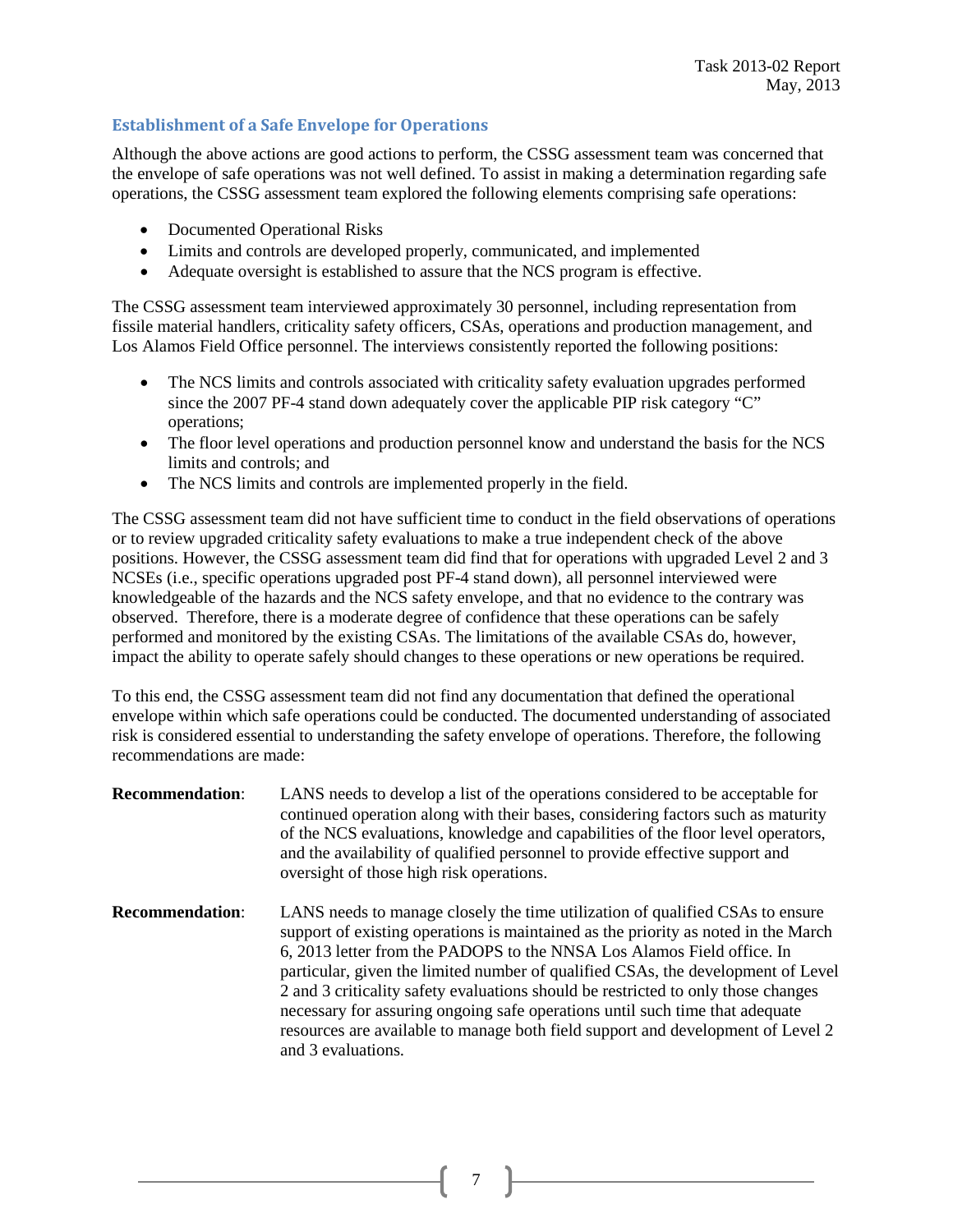### **Actions to date**

As noted earlier, in November 2012, LANS submitted to the NNSA Los Alamos Field Office a corrective action plan to address the CSSG's findings and concerns related to the assessment performed for Tasking 2011-06. In February, 2013, LANS submitted a revision to the corrective action plan to address comments received from the NNSA Los Alamos Field Office. Periodic status updates (bimonthly) are to be provided to the Field Office regarding the progress of completion of the action items, with the most recent status update provided to the CSSG assessment team dated February, 2013. In the various update transmittals, LANS reported the following specific actions:

- Hired a new safety basis division leader, a new criticality safety group leader, and a work planning professional;
- Revised the charter and composition of the LANL NCS Committee;
- Established initial NCS programmatic and facility-specific metrics;
- Developed an NCS staffing plan and retention plan; and
- Created a full immersion (9-12 week) criticality safety "boot camp" for newly hired NCS technical staff.

In addition, LANS has also revised and upgraded the Fissile Material Handler (FMH) qualification program and initiated an independent assessment of the Criticality Safety Officer Program. Both actions are considered by the CSSG assessment team as positive steps.

The review identified some observations and recommendations with respect to the above completed actions. These are noted in the following sections.

### **Staffing Actions**

#### *Line Management Changes*

Recent changes have been made to the line management organization to replace managers that have departed. These changes include a new safety basis division leader and a new criticality safety group leader. Although the management change was unavoidable, it is another change in leadership adding to what appears to be a history of unstable management within facility safety and criticality safety. Consistent, effective management is an absolute necessity for improvement from the current NCS staffing issues.

Interviews were conducted with the individuals filling both roles, and it was noted that the hiring of the new criticality safety group leader included, as a key qualification requirement, proven history in establishing and leading teams. It was also noted that the new criticality safety group leader has no experience in the field of nuclear criticality safety, but that efforts were underway to provide training in this specialized field. The CSSG assessment team endorses the need to provide comprehensive training in the area of nuclear criticality safety for the new group lead, and considers the training essential for the long term health of the program. While specific training venues were not discussed, examples of available training are presented on the DOE Nuclear Criticality Safety Program website at [http://ncsp.llnl.gov/ncspMain.html.](http://ncsp.llnl.gov/ncspMain.html) In addition to formal training, it is encouraged that the new criticality safety group lead be provided the opportunity to network with other NCS managers via avenues such as attendance at meetings of the American Nuclear Society Nuclear Criticality Safety Division and working groups for ANSI/ANS-8 standards.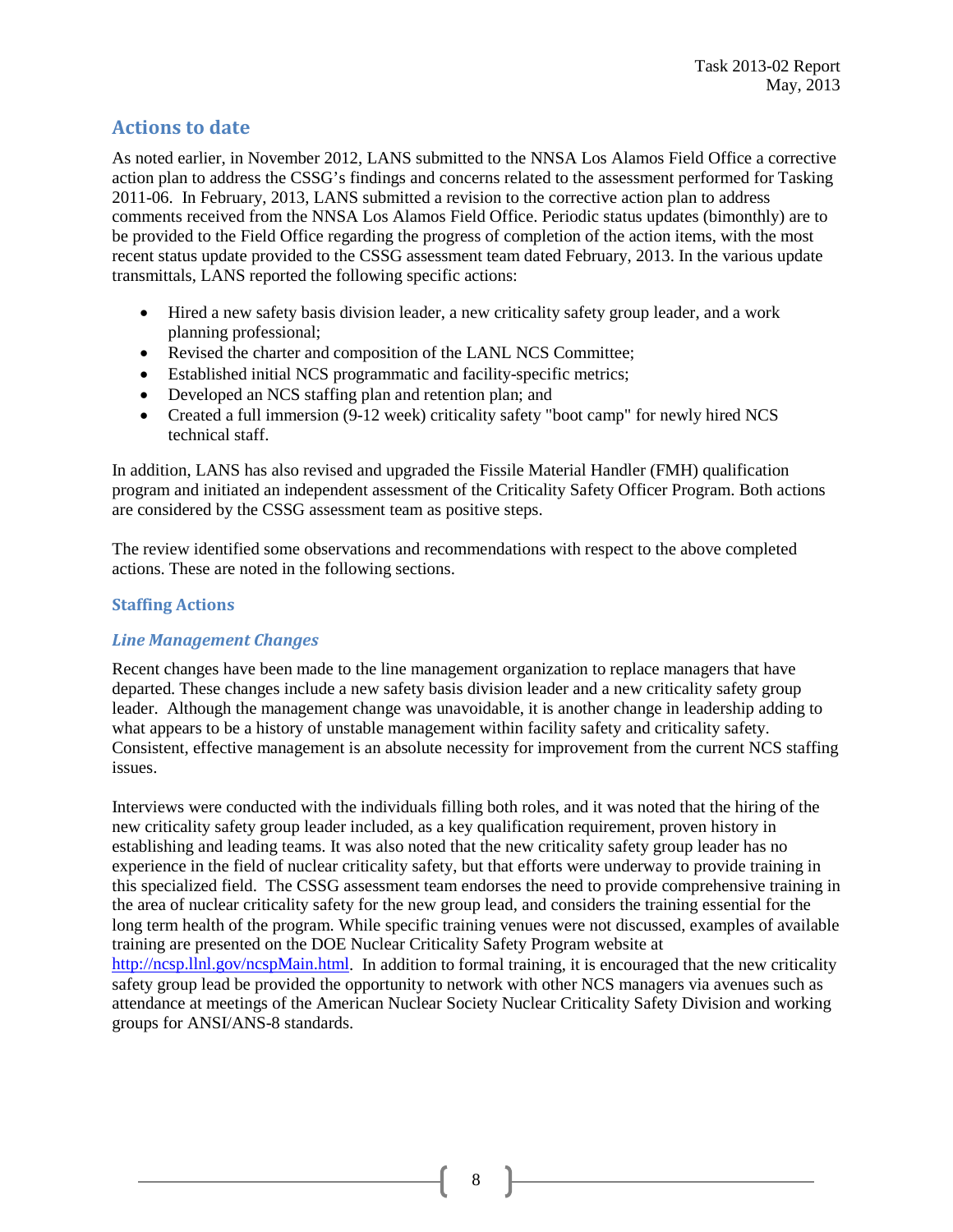### *Staffing Plan*

A positive action taken was the development of a staffing plan and a retention plan. The staffing plan evaluates the operations and the staffing levels needed to maintain operations. A few observations were noted on the staffing plan. First, the staffing plan as noted in the March 6, 2013 letter from the PADOPS to the Field Office indicates that the FY2013 projected need is for about two Full Time Equivalent (FTE) engineers. This projection does not include staffing resources to perform Level 2/3 criticality safety evaluations because the development of these NCSEs is currently limited by LANL. Also, it neglects other activities necessary to maintain an NCS program infrastructure. The CSSG assessment team considers a staffing level of two FTEs to be borderline inadequate when considering the NCS experience levels of existing staff and management. The CSSG assessment team recognizes that there are two additional senior CSAs in other parts of the LANL organization, and that subcontractors have been added as a stop-gap measure. Nevertheless, the staffing plan should not convey or imply that two FTEs are satisfactory. Other minor observations that may change the staffing levels include:

- The plan assumes 1744 productive hours for the activities noted, yet this appears inconsistent with the February 2013 metric report that notes that 10% of the time is allotted to holiday/vacation and 35% of the remainder time is allotted to professional development, operations training, and administrative activities.
- The plan identifies no administrative time allotted for Level 1/2 CSAs, which is considered unrealistic
- The plan is based on 80% of the criticality safety evaluations taking four weeks (including two weeks of peer review) and 20% of the evaluations taking six weeks. This is aggressive scheduling with senior experienced CSAs. It may not be realistic for new or junior CSAs and is not representative of the time needed to develop evaluations for new operations.

#### *LANS CSA Retention Plans*

LANS has developed a progressive CSA retention plan including retention incentives, a career ladder with definitive action points, addition of level 5/6 engineers, and a qualification bonus. Many retention plans or employee development programs recognize the need for human elements, such as employee recognition, involvement in professional organizations, exchange programs, and participation in process operation development. Although the retention plan is sound as far as it goes, it neglects those human elements of worker satisfaction.

Although the retention plan is a good start to recognizing career needs of CSAs, it would not have addressed the mass exodus of the CSAs that occurred. The staff interviewed gave no indication that pay or corporate level was an issue. Later in this report in the section titled "LANL Management Challenges", it is noted that trust issues still exist with senior management. One of the recommendations provided in that section involves performing a causal analysis for the reasons that the CSAs left. The results of that causal analysis need to be reviewed against the retention plan to ensure that a future exodus does not occur.

**Recommendation**: LANS Management should expand the retention plan policy to include human elements.

#### *Improvement of Fissile Material Handler Qualification Program*

After a recent, major handling infraction, the fissile material handler qualification program was overhauled and all FMH personnel were retrained/requalified. The CSSG assessment team notes this as a positive action, and explicitly credits the fissile material handler knowledge and experience as a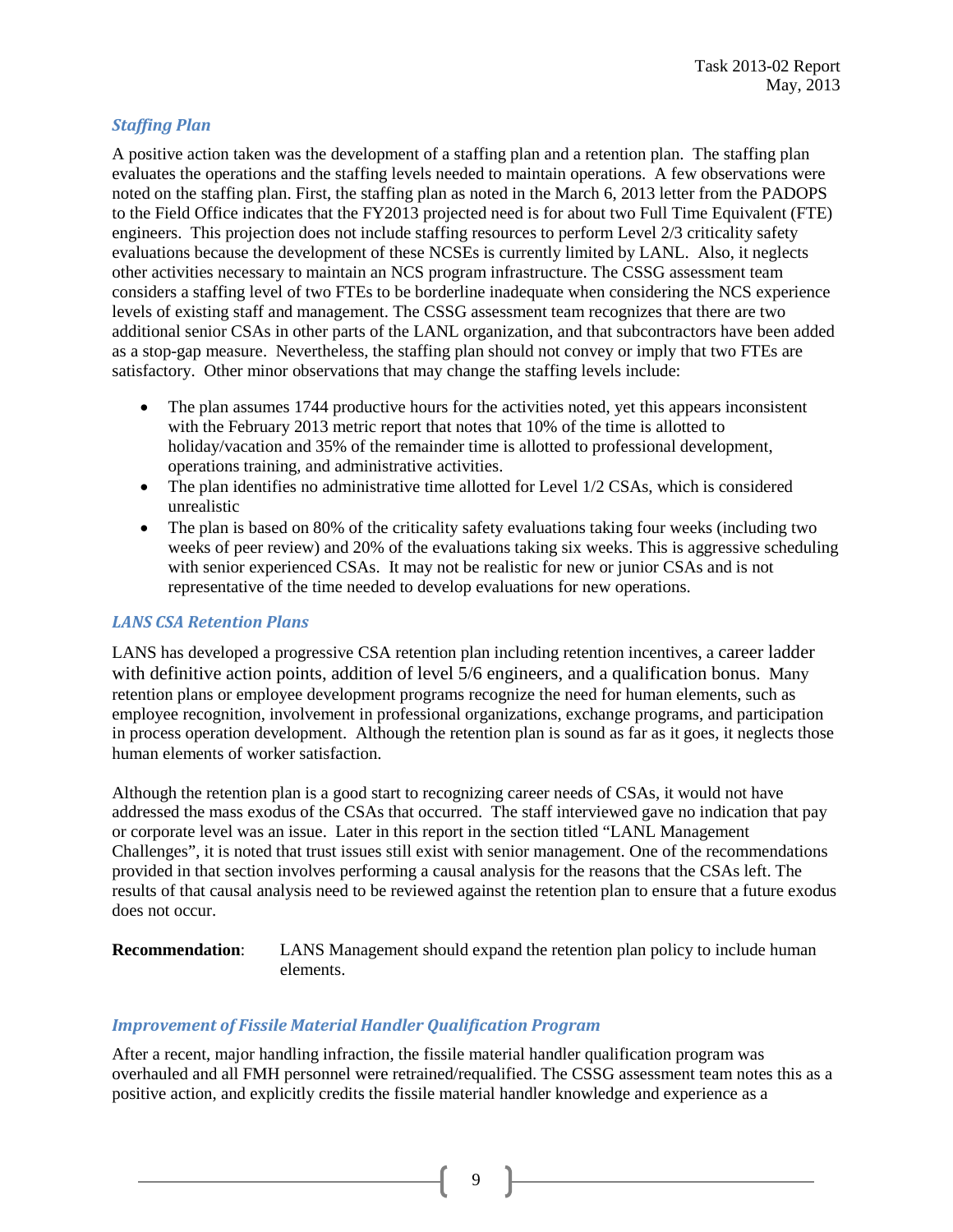significant part of the basis for allowing continued floor operations. Any degradation of this program could constitute a condition that jeopardizes the ability of LANL to continue fissile handling operations.

#### *Criticality Safety Analyst Qualification Process*

The CSA qualification process was upgraded for new engineers, to include a training "boot camp" on the basic tenets of nuclear criticality safety. This training, in conjunction with the "hands on" training provided by the DOE Nuclear Criticality Safety Program forms a good foundation for new engineers. The CSSG assessment team interviews with line managers conveyed that it was understood by line managers that these training activities by themselves do not constitute qualification. The CSSG assessment team reaffirms that these activities are good foundational training, but extensive experience as an NCS practitioner is necessary for qualification. The CSSG assessment team did not have sufficient time to review the content of the "boot camp" training, but a review of the training agenda yielded the following recommendation:

**Recommendation**: The review identified some training elements that should be reviewed for appropriate depth of training that are often weak in content throughout the DOE complex.

- Foundational training in hazard evaluation techniques (e.g., What-if, HAZOPS, Parameter Analysis) is crucial for CSAs to be able to evaluate processes and establish NCS limits and controls.
- Training in Non-destructive Assay techniques is important for the CSA so that he/she will understand the limitations of this often-used method for estimating fissile masses.
- Unreviewed Safety Question Determination (USQD) is useful for the CSA to obtain an understanding of the potential interactions between the NCS evaluations and the facility safety basis. This is not meant to qualify the CSA to perform USQDs, but rather to provide insight on the Documented Safety Analysis. This can also be accomplished in other ways, including training on facility safety hazard evaluation methods for the DSA.

#### **Oversight Actions**

#### *LANL Nuclear Criticality Safety Committee*

In November, 2012 the charter for the LANL Nuclear Criticality Safety Committee (NCSC) and its membership changed. Voting membership now consists of managers from Operations, Security, Weapons, and ES&H. The Safety Basis Lead and the NCS group lead are *ex officio,* non-voting members. With the recognition that the Committee oversees the health of the NCS program and reports the results to the Lab Director, it is notable that voting membership from independent (outside of SB-CS) NCS SMEs are not voting members on the Committee. If independence from the NCS program is desired, outside  $exports<sup>1</sup>$  $exports<sup>1</sup>$  $exports<sup>1</sup>$  could be used to fill that advisory need.

<span id="page-11-1"></span><span id="page-11-0"></span><sup>&</sup>lt;sup>1</sup> Some resident NCS SMEs outside of the SB-CS group may still be available to fill this need. The availability of such individuals was not determined during this assessment. In addition, there could be expertise available within the corporate businesses that make up LANS.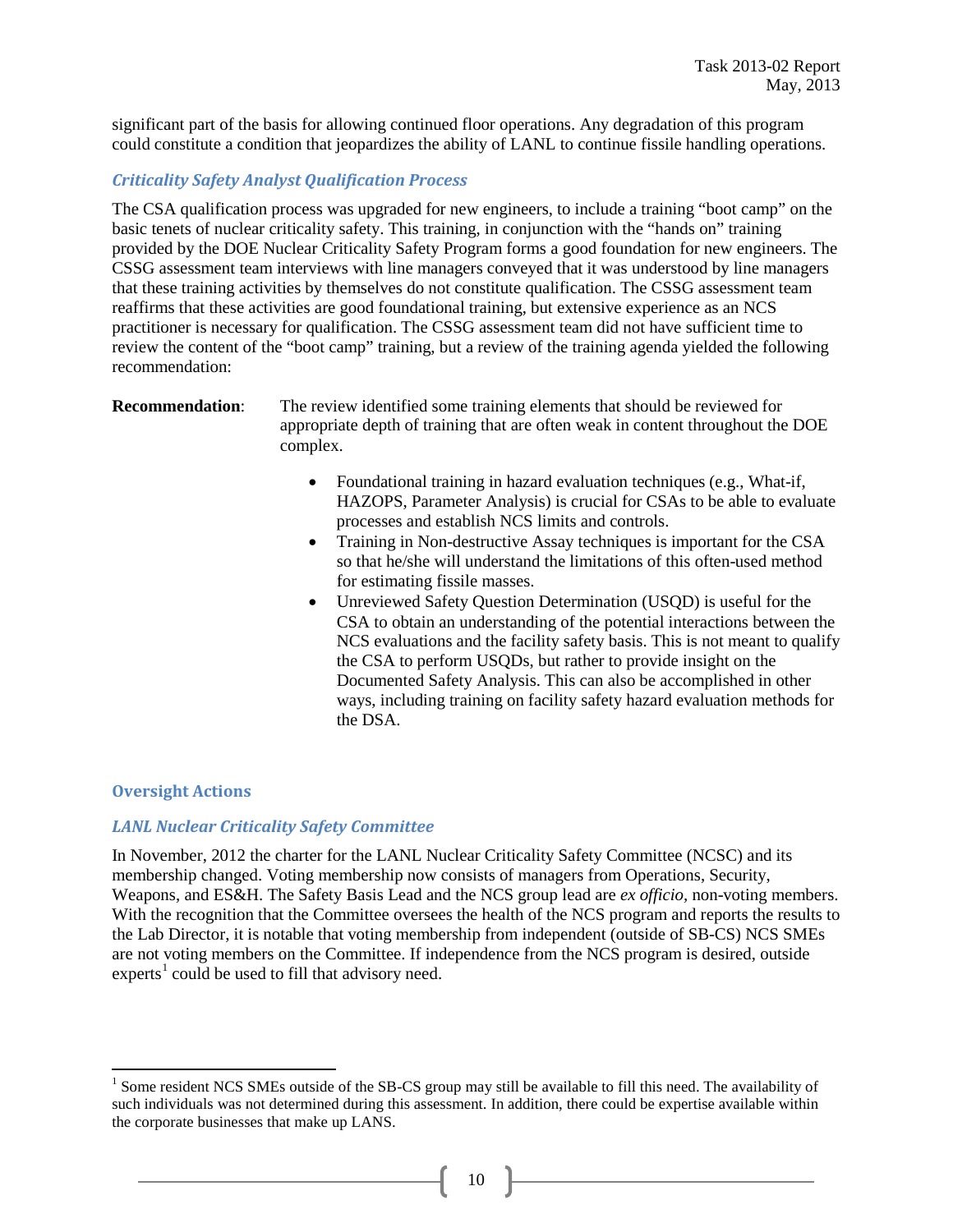In addition, the Charter notes that the NCSC is responsible for:

- Performing an annual review of facilities and NCS programs within the Laboratory involving significant quantities of fissile/fissionable materials.
- Performing periodic review of a sampling of operations, focusing on the NCS implementation including CSO and FMH programs.
- Performing periodic review of the capabilities and performance of the Criticality Safety Group (SB-CS) regarding level and quality of criticality safety support.
- Identifying and involving subject matter experts (SMEs) as necessary to assist in reviews and other short-term assignments for the committee.

The membership does not appear to have the expertise to perform such reviews without NCS SMEs involved. With the lack of NCS SMEs at LANL, it is not clear how these Charter requirements will be met. For that reason, the following recommendation is made:

**Recommendation:** The NCSC Charter should incorporate CSSG guidance (i.e., CSSG Tasking 2009-01) in the formulation of the purpose and membership. Senior, seasoned NCS SMEs from outside  $LANL<sup>1</sup>$  should be considered as voting members.

### *NCS Metrics*

In February, 2013, LANL issued a new set of metrics (report SB-CS-ASMT-13-001-R0) designed to measure effectiveness around the established priorities for CSAs, namely:

- Emergency Response
- Event Response (infractions/potential infractions)
- Field Support to respond to questions or uncertainties around criticality safety evaluations and process controls
- Procedure reviews to ensure processes remain within evaluation parameters
- Annual process walk-downs to ensure that processes are not experiencing drift that would stray from criticality safety evaluation assumptions and controls.

Other metrics are also provided with regard to staffing and resources and some performance improvements. The development of good metrics is a difficult, but necessary evolution because they form the foundation for establishing proper corrective actions and for monitoring the effectiveness of those corrective actions. The metrics reported show a good first effort, but the analysis of the metrics and the type of metrics need improvement if they are to be useful in determining if the operations are starting to move outside the safety envelope. The following example comments illustrate this point:

- Most of the metrics are production based metrics and not diagnostic based metrics. While production based metrics are useful for some applications, diagnostic based metrics are needed to determine if a change in condition is occurring. Examples include metrics on the raw number of infractions, the number of walk-downs performed, etc.
- The metrics contain data on infractions, and from the infractions reported there appears to be an inconsistency in how infractions are graded. One infraction was graded as a Level 1-NC because no evaluation existed for the operation, yet the other three infractions involved situations where the evaluation did not evaluate the condition and those were graded as Level 4 and 5 infractions. Consistent application of the grading levels is necessary or the metrics may mis-represent the state of the program.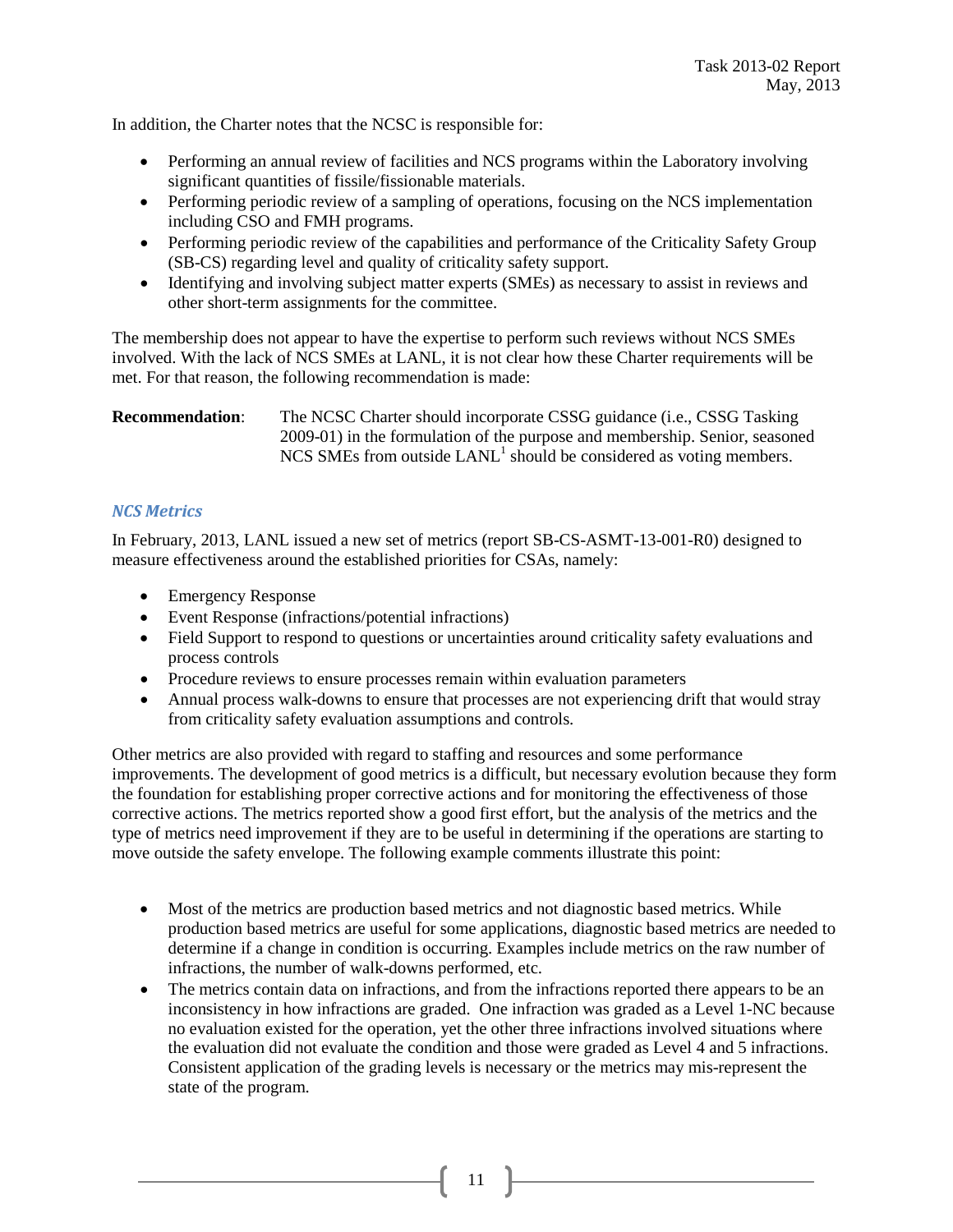- One metric shows a three month rolling average of potential CS infractions. This metric is good in that it shows if patterns exist. For this report, there is a clear pattern of increased infractions every nine months or so, and from the timing it would be expected that we are entering a time of increased infractions with minimal staff. No evaluation of the cyclical nature of the metric or the potential impact with reduced NCS staff is contained within the metric report. (There is a mention of a "reactionary trend", but the evaluation stops there.)
- Figure 3 of the metric report (SB-CS-ASMT-13-001-R0) is stated to include the number of infractions identified by LANL personnel and the number of infractions identified by non-LANL personnel for 4Q FY12 and 1Q FY13. A percentage basis may be more appropriate than a "number of infractions" basis. It would also be useful to know what percentage of infractions is reported by operations and what percentage is identified by the NCS organization. As a note, it was reported in interviews that a significant percentage of infractions in 2Q FY13 were identified by the Field Office. If this is the case, the analysis of the metric needs to be presented in the next metric report.
- Section 3.3 of the metric report notes that it is important that infractions are analyzed thoroughly so that follow-up actions can be established to prevent repetitive mistakes. However, the metrics provided do not contain information that will allow for discerning repetitive infractions. The cause categories of infractions (e.g., human error, equipment malfunction, legacy issue, failure to analyze) should be tracked so that directed improvements can be made.
- Section 4.0 of the metric report notes that the metrics demonstrate that resources of the criticality safety group are not sufficient to respond to all field support requests (e.g., procedure reviews). The report further states that process walk-downs are a higher priority. This is inconsistent with the priorities established for CSA support and the future detrimental impact on operations is not presented. In other words, how long can the backlog of field support requests continue to grow before the operations are no longer safe to perform? The data indicates a problem, but the evaluation does not result in an action. It is noted that insufficient data may be available at this point in time to draw the conclusion, but if more data or different data is needed, that should be stated in the evaluation.
- The metrics do not have established performance goals to determine if they are in an acceptable range. If a performance goal cannot be established for a particular metric, the metric needs to be re-evaluated with regards to its benefit on improving performance.
- Several of the metrics do not lend themselves to trending. For example, the metric on the time span for closure of  $PFTTS<sup>2</sup>$  $PFTTS<sup>2</sup>$  $PFTTS<sup>2</sup>$  Issues will not show if improvement on closing issues is occurring over time. Without trending, the effectiveness of a process improvement cannot be determined.
- Some metrics are on the right track for the situation that exists today. For example, Figure 13 of the metric report shows fractional workload of the criticality safety staff. This gives an indication that time is being spent on floor operational support rather than criticality evaluations, which supports the priorities established. The addition of a trending curve on evaluation time would add the diagnostic needed to see if that time is increasing to levels beyond those desired.

From the observations, the following recommendation is made:

**Recommendation:** Metrics need to be continually reviewed to ensure that they provide data useful in modifying processes for improvement. The existing metric set needs to be reviewed for: (1) the suitability of the data for the identification and measurement of process improvements; (2) the ability to trend the data and analyze the basis for trends; and (3) the establishment of goals so that acceptable performance is defined.

<span id="page-13-0"></span> $2$  The LANL institutional corrective action system is known as "PFITS", but the acronym text was not available in provided documentation.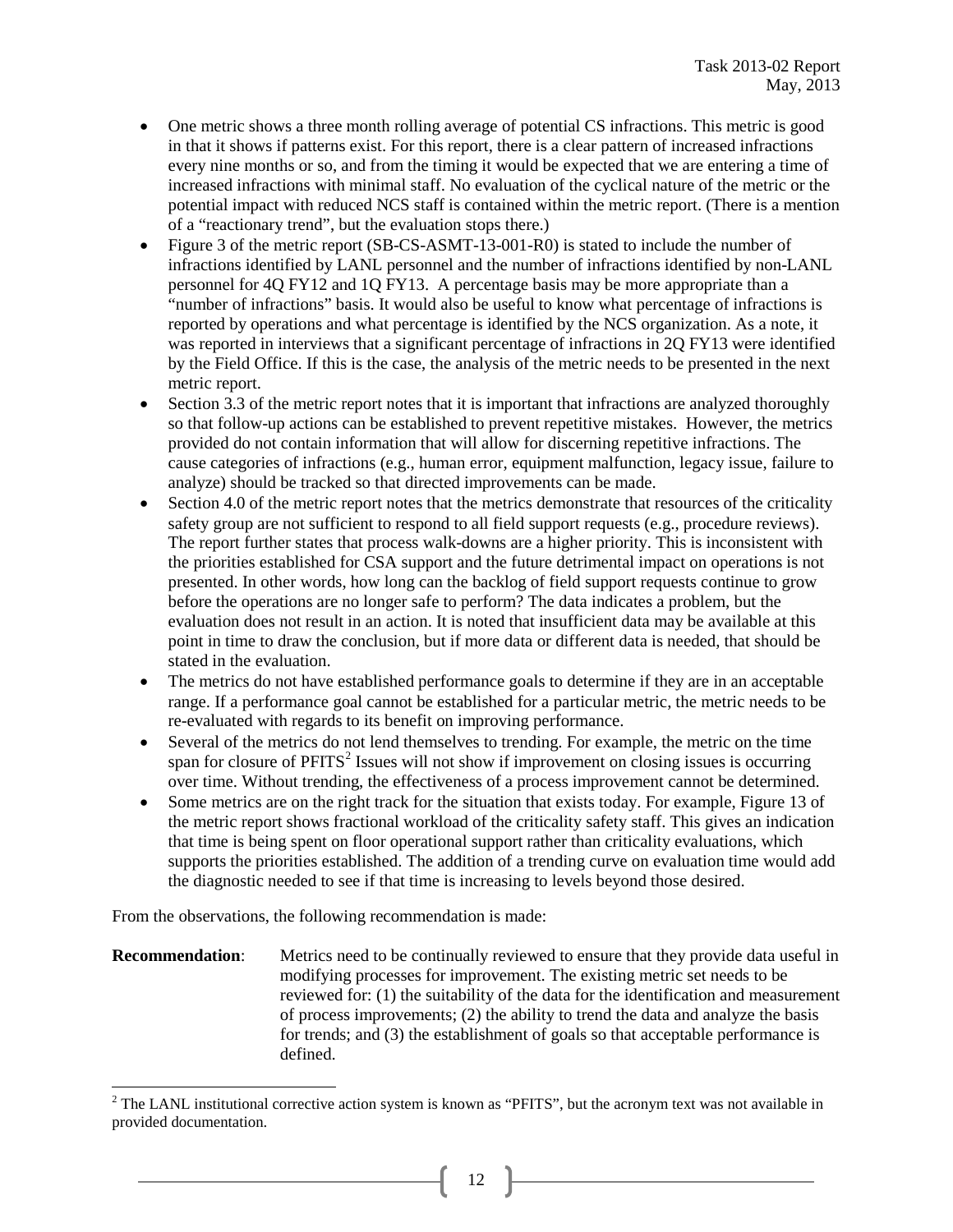### *Floor Level Support – Criticality Safety Officers*

The main, immediate oversight activity that will catch potential infractions before they occur is active inthe-field support. Clearly, the number of qualified CSAs is insufficient for comprehensive coverage of all operations, and if the staff were increased, there would still likely be a short-fall. That is why many facilities have gone to the Criticality Safety Officer concept. It puts more trained people on the floor to be the eyes and ears for the CSAs. At present, the CSO responsibility is a collateral duty for production operations and process engineers. LANS has commissioned an assessment of the CSO program that is near completion. A substantial boost to this program will likely yield as much benefit as the upgrade to the FMH training and qualification and it could be accomplished far quicker than it will take to recover the CSA staffing to adequate levels of numbers and experience. Accordingly, the following recommendation is made:

**Recommendation:** Review the recommendations from the CSO program assessment and give strong consideration toward implementing changes such as establishing a dedicated CSO program and enhancement of training and qualifications to include a requirement to complete the DOE NCSP hands-on training classes.

### **LANL Management Challenges**

### **Ongoing Trust Issues**

It is understood from the 13 April 2012 CSSG 2011-06 Tasking Response and the fallout from the "photo-op" event and subsequent CSA departures from LANL that there has been a significant lack of trust among the LANS organizations both horizontally and perhaps predominantly vertically from the SB-CS organization. The lack of trust is attributed to various LANS management actions and employee reactions, including CSA departures from LANL in the last year or so.

According to Operations and Business line management, the exodus of ten of the twelve qualified CSA employees since the 2006 contract change from the University of California is not inconsistent with LANS non-research employment history. However, six of those ten employees departed the CSA organization in the last year. Line management asserted various reasons for the rapid departure from the SB-CS organization. Those reasons cited were that:

- there were two opposing "cliques" within the SB-CS organization causing internal conflict,
- the SB-CS Manager was not effective in resolving employee conflicts and communicating employee concerns and needs to higher levels of management,
- there were unresolved personality conflicts between LANS management and the SB-CS organization and manager,
- periodically employees seek alternative employment for professional advancement and personal satisfaction,
- organizational changes are hard for some people to adapt to, and
- following the contract change  $(\sim 2006)$  employees were required to choose between a pared down retirement plan or a 401k savings plan thereby making it easier to change employment without losing retirement savings in their 401k plan.

Though some or all of the cited reasons for the CSA attrition may be valid to some degree, it must be noted that at least one CSA employee left LANL for much less pay and cost of moving. Others uprooted their families to take employment elsewhere with no particular gain in salary and less managerial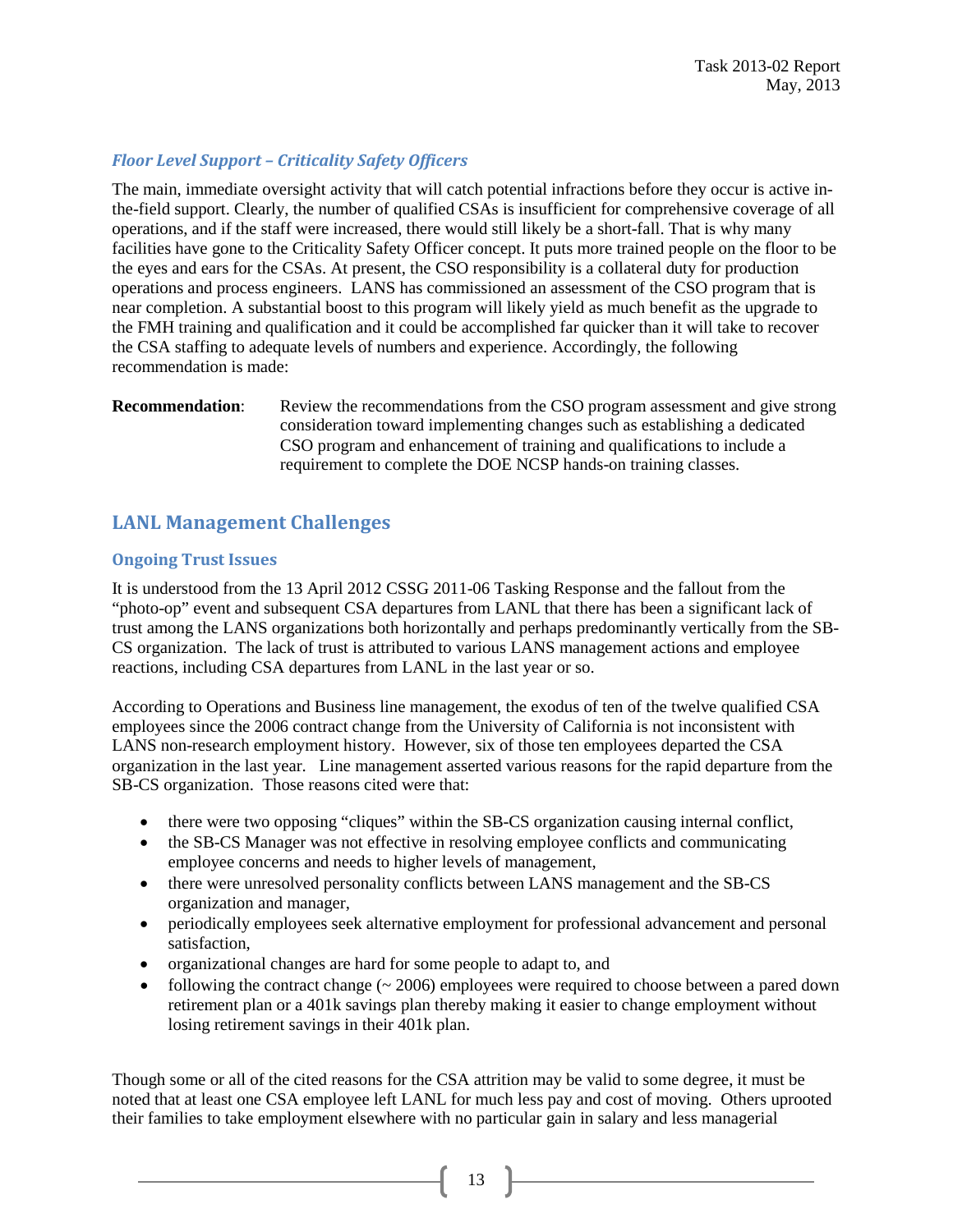responsibilities. One individual left LANL without having employment elsewhere. These responses are not the typical responses of a moderately dissatisfied or unproductive staff.

The CSSG assessment team interviews identified that the trust issues continue to exist with not only the CSAs, but with other parts of the organization and the Field Office. This is problematic because management decisions that are being made without adequate communication of the basis for the decisions, are being viewed in a negative light that contributes to a continuing building of distrust. For example, the following actions/decisions that were made with good intent and bases are being viewed as negative actions among interviewees because of the lack of communication:

- The recent addition of the SB Division Leader and the SB-CS Deputy Division Leader has created a line management chain above the CSA without any NCS expertise. This leaves the image that there are no senior managers that will advocate the positions of the NCS staff.
- The LANS management response dated July 16, 2012 to the post PF-4 stand down review that was performed by the extant Chair of the LANL Laboratory Director's NCSC and other assigned Nuclear Criticality Safety Advisory Team members, adopted all but one of the Advisory Team's recommendations (i.e., return the CSA organization to the ES&H directorate). The LANS CAP included disbanding the pre-November 2012 LANL NCSC and reconstituting the committee in November 2012 with voting membership consisting only of managers from Operations, Security, Weapons, and ES&H. The Safety Basis lead and the SB-CS group lead are *ex officio* non-voting members. These decisions appear to support the contention that line management is isolating itself from NCS and putting the organization into a position where NCS issues can be dismissed without NCS involvement.
- The creation of a CSA retention plan (see previous section for additional discussion) that is focused on monetary/career path incentives implies that management only thinks that the issue with the CSAs was financial.
- The addition of subcontractor NCS staff without communicating short term and long term goals is being viewed as simply increasing head count to demonstrate that the NCS program is viable.

Of particular note is that LANS Operations & Business management stated that they did not recognize the gravity of the CSA employee dissatisfaction, and perhaps distrust, until just before or just after the CSSG Tasking 2011-06 report of 13 April 2012. The current CSSG assessment team judges that this delay in management oversight, involvement, and organizational support has contributed to an impression that line management does not take the current staffing situation seriously. Additionally, LANS Operations & Business management stated that they had not done a formal independent causal analysis to identify how and why LANL is now understaffed. It is judged that without a sound and independent causal analysis to identify and implement corrective actions to regain employee trust LANS will remain in their understaffed, under experienced predicament. The execution of the February 14, 2013 revision to the CAP (AD-NHHO:13-042) and the monetarily based employee retention plan (SBCS-CAP-12-265) likely will not provide LANL with long-term, committed CSAs without a management cultural or organizational change.

Both the above explanations for the staff attrition and the failure to recognize and/or investigate the festering situation within the SB-CS organization are demonstrative of poor people management skills within LANS.

Though somewhat intangible, the very real challenges for LANS management are;

• to be introspective about the circumstances that drove all of the senior qualified CSAs to leave LANS employment or to transition away from the LANS Operations & Business Safety Basis organization, and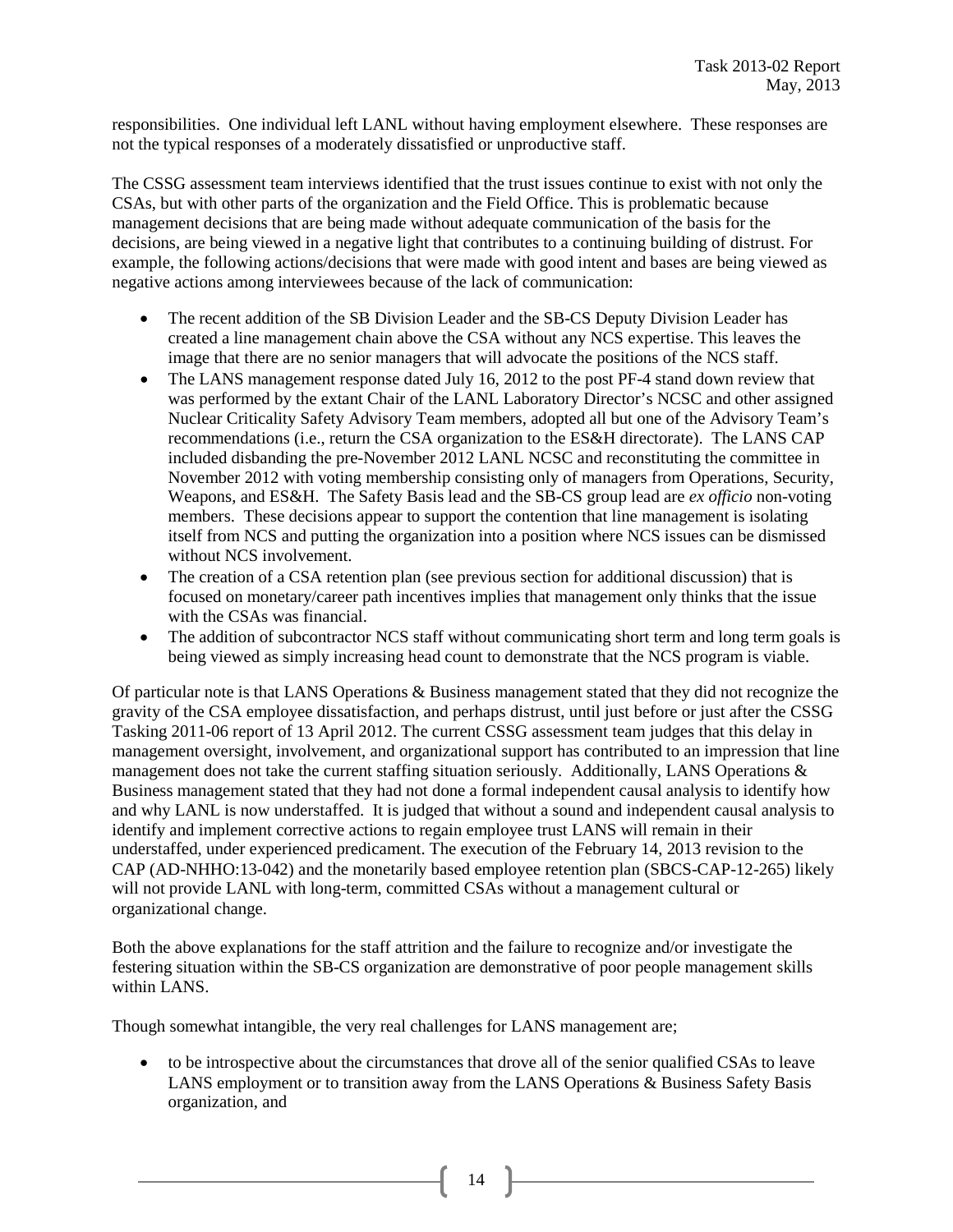• to develop trust among existing and new CSA employees and LANS management.

Clearly, this trust issue will be one of, if not the largest, issue impacting the successful implementation of the LANS CAP and the maturing of a nuclear criticality safety program at LANL.

**Recommendation**: LANS Management should execute a formal, independent causal analysis for the extreme attrition of senior and other qualified SB-CS personnel and should perform an extent of condition evaluation to ensure that similar attrition issues do not exist in other parts of the organization. In addition, the results of the causal analysis should be factored into the retention plan or other management actions, as appropriate.

#### **CSA Staffing**

#### Use of Senior-Qualified CSAs

The only remaining two senior qualified CSAs at LANL have departed the SB-CS organization and are administratively located within the Global Security Directorate. Both individuals have acknowledged an interest and commitment to assist LANS in the mentoring and qualification of newly hired and junior qualified CSAs. One of the individuals has chosen a separate career path at LANL and the other individual stated they will leave LANL employment if assigned to the SB organization.

Interviews with these two individuals revealed that their recent assignments have been to review NCSEs that have been drafted by CSAs-in-training/qualification. The two senior qualified CSAs view the process of reviewing draft NCSE text as not instructive or productive of their time. The cycling of reviews, edits, comments, and corrections to the logic of drafted NCSE text is not effective mentoring. The Assessment Team concurs that the better use of the senior qualified CSAs would be as mentors in the usual sense of the word (i.e., to shadow and guide the CSA in qualification by leading the CSA through fissile material process floor investigations of proposed and current operations, interviews with operations personnel, reviews of engineering drawings/specifications, identification of normal and abnormal process conditions, performance of a formal hazards analysis, and development of NCSEs). Such mentoring would yield a reviewed NCSE while minimizing repeated turnarounds of drafted, commented, and corrected text with limited instruction to the CSA-in-training.

**Recommendation:** LANS SB-CS Management should use the two remaining senior-qualified CSAs<sup>[3](#page-16-0)</sup> as mentors for CSAs-in-training/qualification. The role of the mentor should be to shadow and guide the CSA-in-training and qualification by leading the CSA through fissile material process floor investigations of current and proposed operations, interviews with operations personnel, reviews of engineering drawings/specifications/operating procedures, participation with operations personnel in the identification of normal and abnormal process conditions, performance of a formally defined hazards analysis, and development of NCSEs. Use of the senior-qualified CSAs as NCSE text reviewers should be minimized to the extent possible.

<span id="page-16-0"></span> $3$  Additional senior CSAs may be available within the organization that were not identified or are available through "corporate reach back" through LANS corporate partners.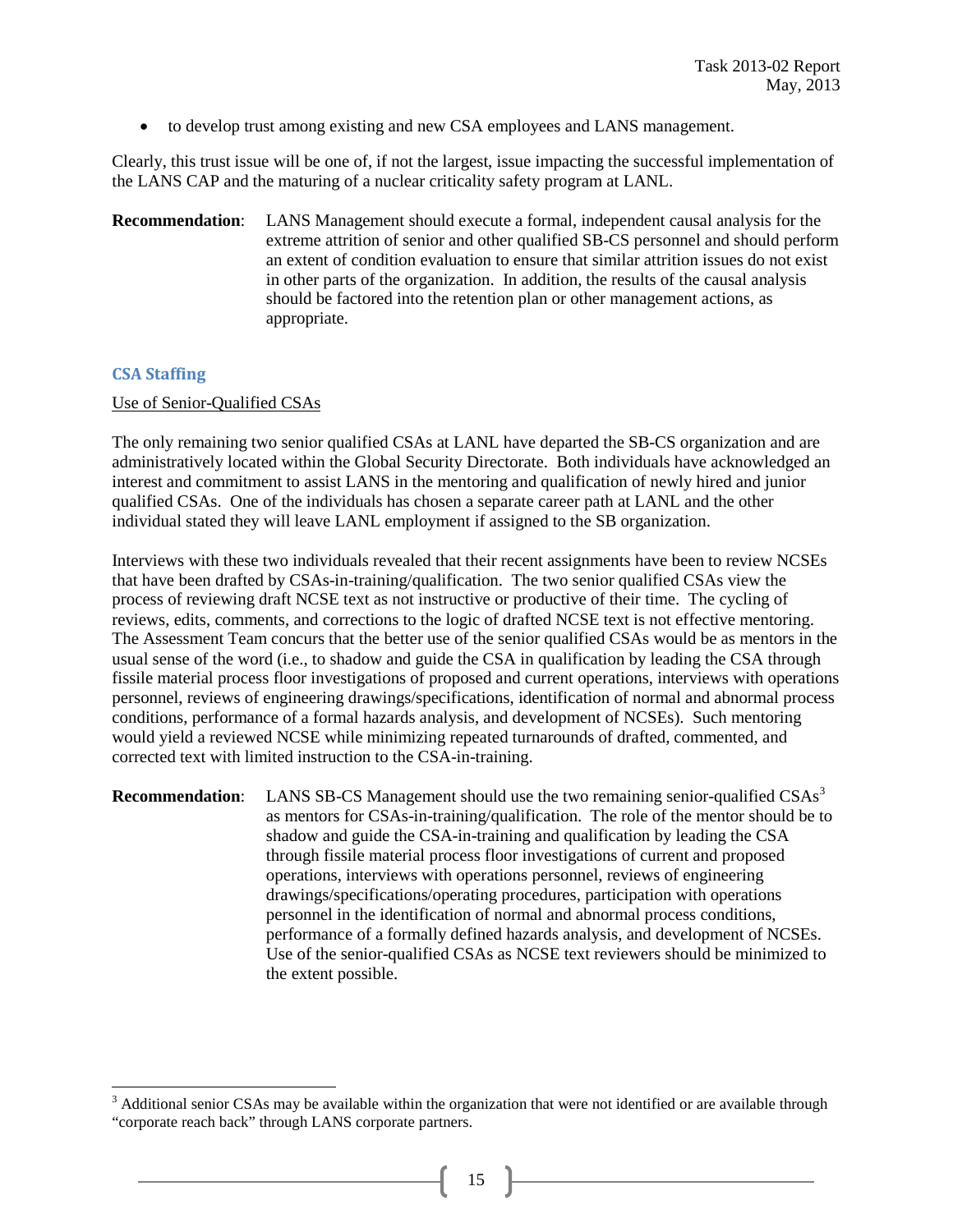#### Use of Junior-Qualified CSAs

Presently, LANS has two junior-qualified CSAs within the SB-CS organization. Their availability is important to the maintenance of the safety basis envelope for continuing operations at LANL. LANS recognizes that additional qualified and senior qualified CSAs are necessary for the evolution of new or changing fissile material work at LANL. Seven new LANL staff CSAs and numerous contractors have been added to the SB-CS group recently. The new SB-CS employees are in the LANL training and qualification program. The involvement in the newly established "Boot Camp" should help to accelerate the qualification of new SB-CS staff but qualification as a qualified CSA will require substantial education, training and familiarity with LANL process operations. It is recognized that the two seniorqualified CSAs in the Nuclear Engineering and Nonproliferation (NEN-2) organization (within the Global Security Directorate) and the two extant qualified CSAs in the SB-CS organization have very limited time to perform the full suite of job responsibilities of a CSA that include:

- 1. Emergency Response
- 2. Event Response (infractions/potential infractions)
- 3. Field Support request from floor personnel for clarification of existing criticality safety documentation and/or to provide technical guidance – Level 1 evaluations
- 4. Procedure Reviews
- 5. Annual Process Walk-downs
- 6. Requests for New Criticality Safety Evaluations Level 2 and 3 evaluations.

Apart from the above (6) priority job responsibilities, mentoring and qualification of the newly acquired staff places an additional burden on the junior- and senior-qualified CSAs. The challenge for LANS is to utilize the availability of the qualified CSAs in an effective manner.

**Recommendation**: To relieve the burden on junior and senior CSAs, LANL Safety Basis – Division Office (SB-DO) and Safety Basis – Criticality Safety (SB-CS) should enlist the aid of the X-Division in the training and mentoring of CSAs in the performance of computational validations, and simple/complex code applications for use in NCSEs and review of SB-CS computational analyses. Junior-qualified CSAs, in concert with process engineers/operations personnel and CSAs-in-training, should define the normal and abnormal process conditions to be considered for computational safety analyses that are reviewed by senior CSAs. NEN-2 personnel could be involved in mentoring of junior CSAs and CSAs-in-training/qualification in the computational process.

#### Use of SB-CS Subcontractors

Numerous contractors have been added to the SB-CS group. Though many of the contractors have had varied experiences throughout the US nuclear complex, they typically have not experienced the complexity of research and production with fissionable materials having the highly reactive nuclear properties of plutonium in forms that span pure alpha- and delta-phase metal, compounds, concentrated and dilute solutions, and contaminated waste forms. Because contractor personnel are essentially transients through LANL, training and qualifying the numerous subcontractors to become proficient, qualified CSAs in those varied operations may create a dependence on subcontracting staff in lieu of developing employees to fill this role. Alternatives need to be considered for long-term sustainability of a NCS program at LANL.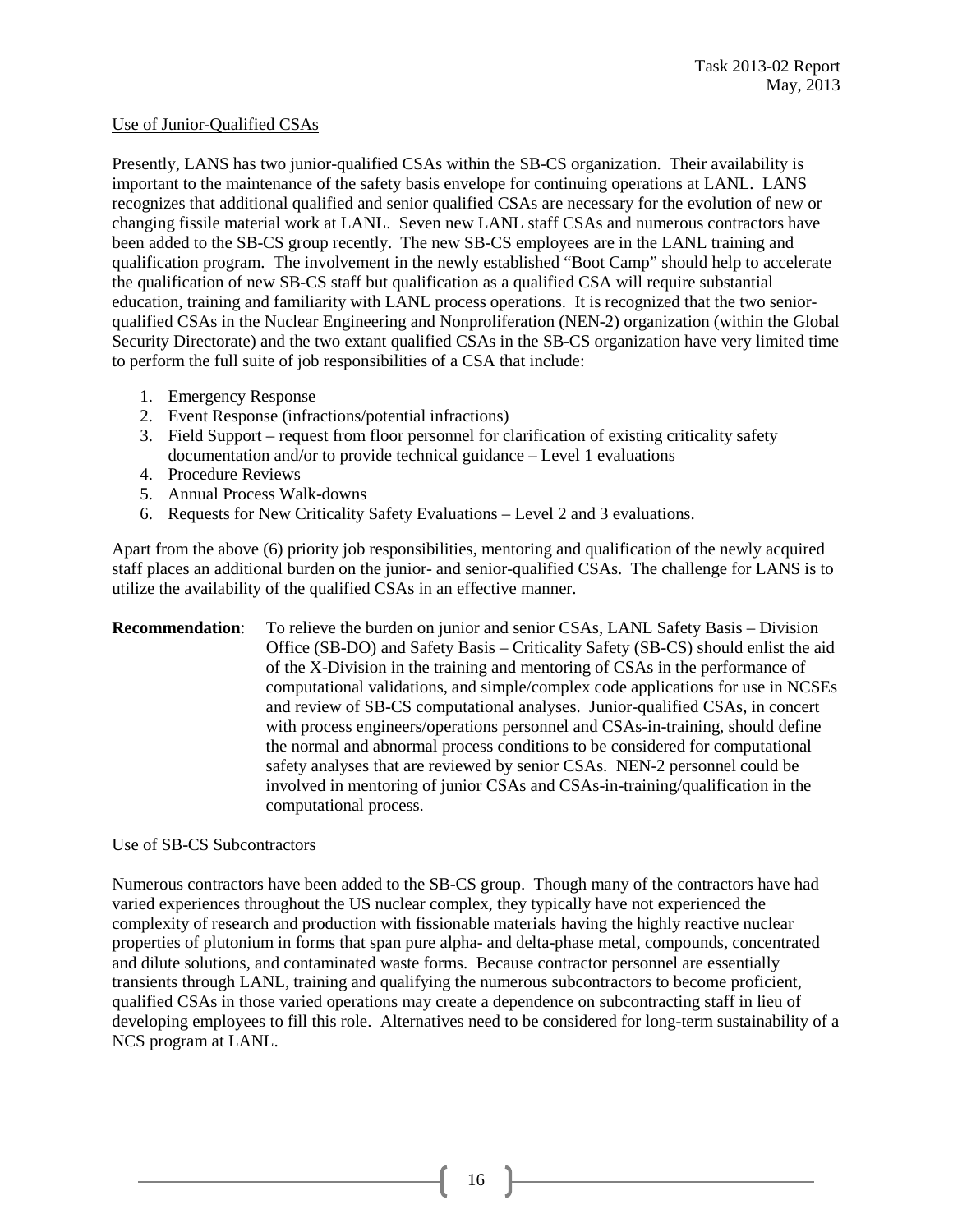- **Recommendation**: LANS SB-DO and SB-CS management should, to the extent possible, utilize the SB-CS contractor staff for performance of mundane work such as routine on-thefloor surveillance of process operations and conditions for consistency with procedures and NCSE limits and controls.
- **Recommendation**: LANS SB-DO and SB-CS management should continue the training and qualification of LANS SB-CS personnel by using their senior- and junior-qualified CSAs as mentors but with a secondary focus on the qualification of contractor personnel.

# **Review of Los Alamos Field Office Oversight Capability**

### **Management of Risk**

The exodus of the most experienced contractor CSAs has altered the risk profile of LANL's fissile material operations and experiments. As NNSA is the risk acceptance authority for these operations and experiments, they need to increase their understanding and involvement with these activities.

It is important that allowed operations and experiments have an analysis of the risk and commensurate limits and controls that meet NNSA expectations. An earlier recommendation in this report was made for LANS to document a list of the operations considered to be acceptable for continued operation considering factors such as maturity of the NCS evaluations, knowledge and capabilities of the floor-level operators, and the availability of qualified personnel to provide effective oversight of those operations. In this regard the Field Office needs to communicate their expectations to LANS and then review and concur with the proposed limited set of operations.

**Recommendation:** Maintain positive control of the allowed operations by review and concurrence of the proposed allowed operations submitted by LANS.

### **Staffing Resources Available for Oversight**

The second concern is to assure that this set of operations complies with the limits, controls and core assumptions of the criticality safety analysis (or evaluation). This involves increased oversight. As the (sharply reduced) contractor NCS staff will be a significant part of the operational oversight, they should not be overly burdened with production of new or revised evaluations. In this regard, the Field Office needs to review and concur with the LANS use of the contractor's criticality safety staff regarding initiation of specific new or modified Level 2 and Level 3 Nuclear Criticality Safety Evaluations.

The federal Facility Representative staff should increase their attention to fissile material operations and their limits and controls. Those Facility Representatives who have yet to do so should attend the US DOE NCSP T&EP One-week Manager's Course or comparable training

It is noted that the Field Office NCS staff person reported finding a criticality safety deviation on about half of the weekly operational walkthroughs. This indicates that the contractor's oversight is insufficient. The Field Office should consider augmenting the federally qualified Field Office NCS staff person with additional federally qualified NCS staff member(s).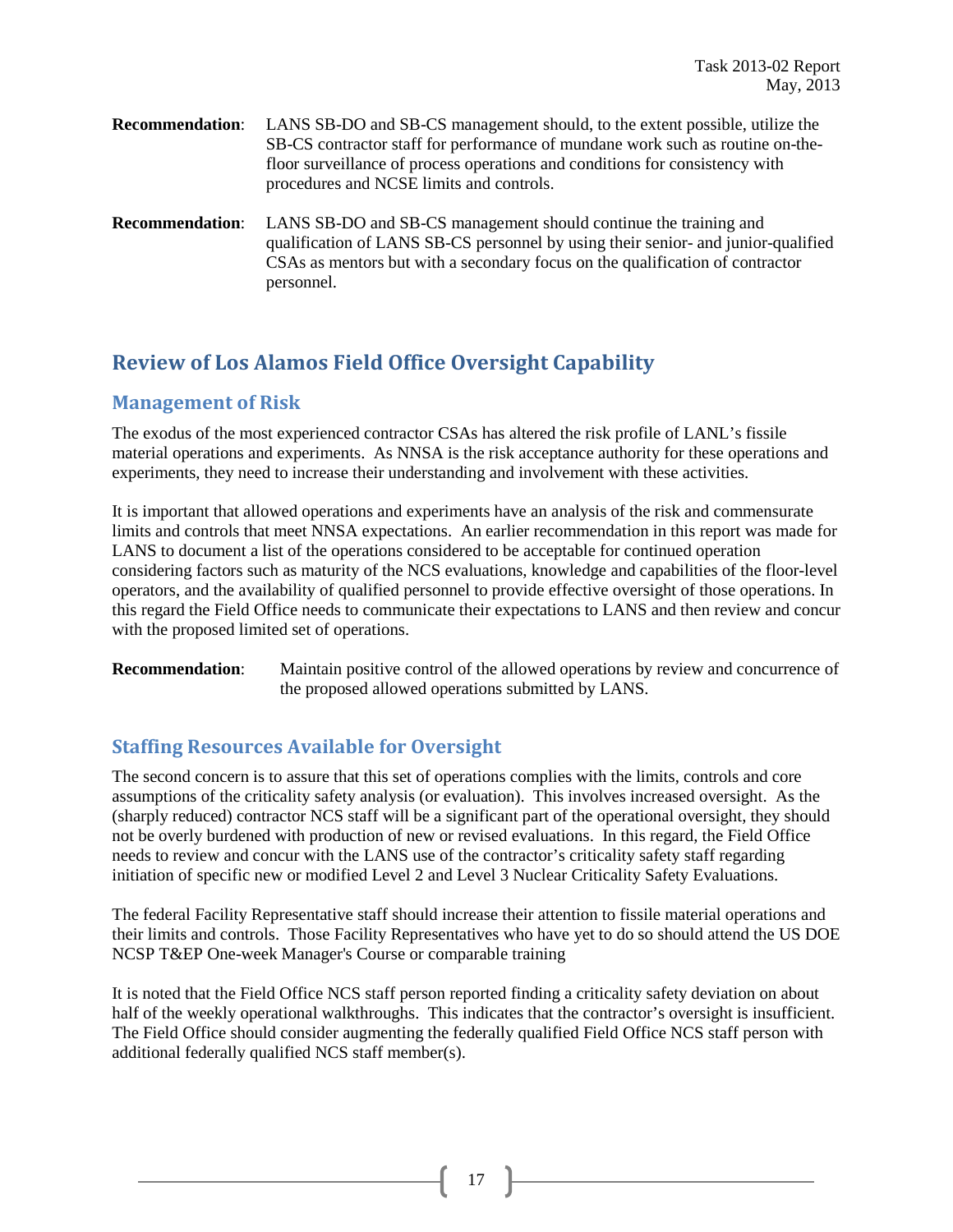| <b>Recommendation:</b> | The Field Office needs to review and concur with the LANS use of the<br>contractor's criticality safety staff regarding initiation of specific new or<br>modified Level 2 and Level 3 Nuclear Criticality Safety Evaluations. |
|------------------------|-------------------------------------------------------------------------------------------------------------------------------------------------------------------------------------------------------------------------------|
| <b>Recommendation:</b> | The Field Office should maximize the use of other available staff to augment the<br>one federally qualified Field Office NCS person. The use of NCS-trained Facility<br>Representatives is encouraged.                        |

# **Conclusion**

This assessment evaluated the state of operations and the NCS program health through a series of interviews and review of programmatic documents. The assessment concluded that limited operations could continue with tight oversight by both the LANS management and the NNSA Los Alamos Field Office. The situation will take years to resolve, and this may impact the ability to meet future mission objectives. Therefore it is important that other resources (e.g., Criticality Safety Officers) be used to supplement the CSA staff so that they are able to produce NCS evaluations necessary to support ongoing operations.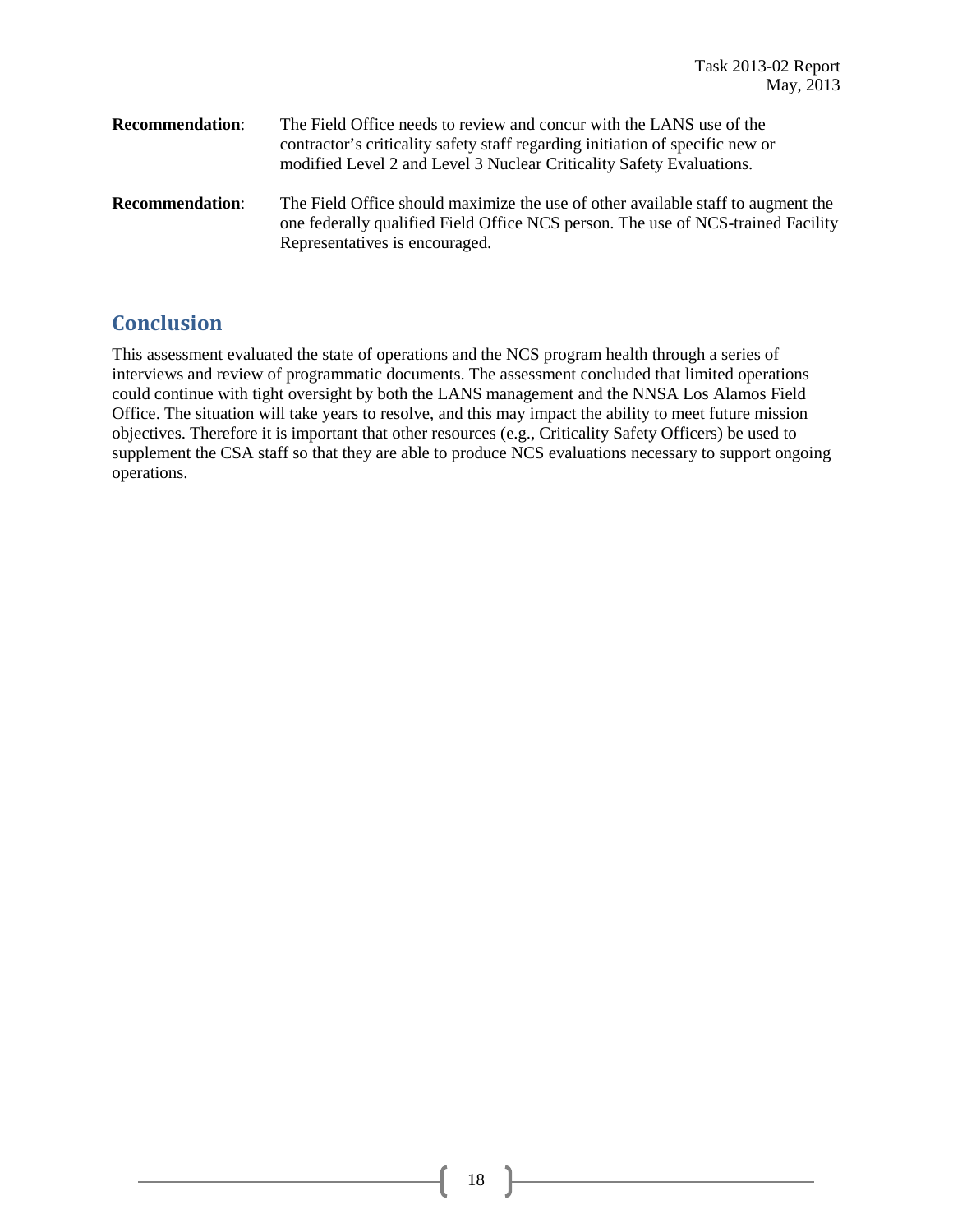Task 2013-02 Report May, 2013

# **Attachments**

# **Attachment 1 – CSSG Tasking 2013-02**

CSSG Tasking 2013-02 Date Issued: March 7, 2013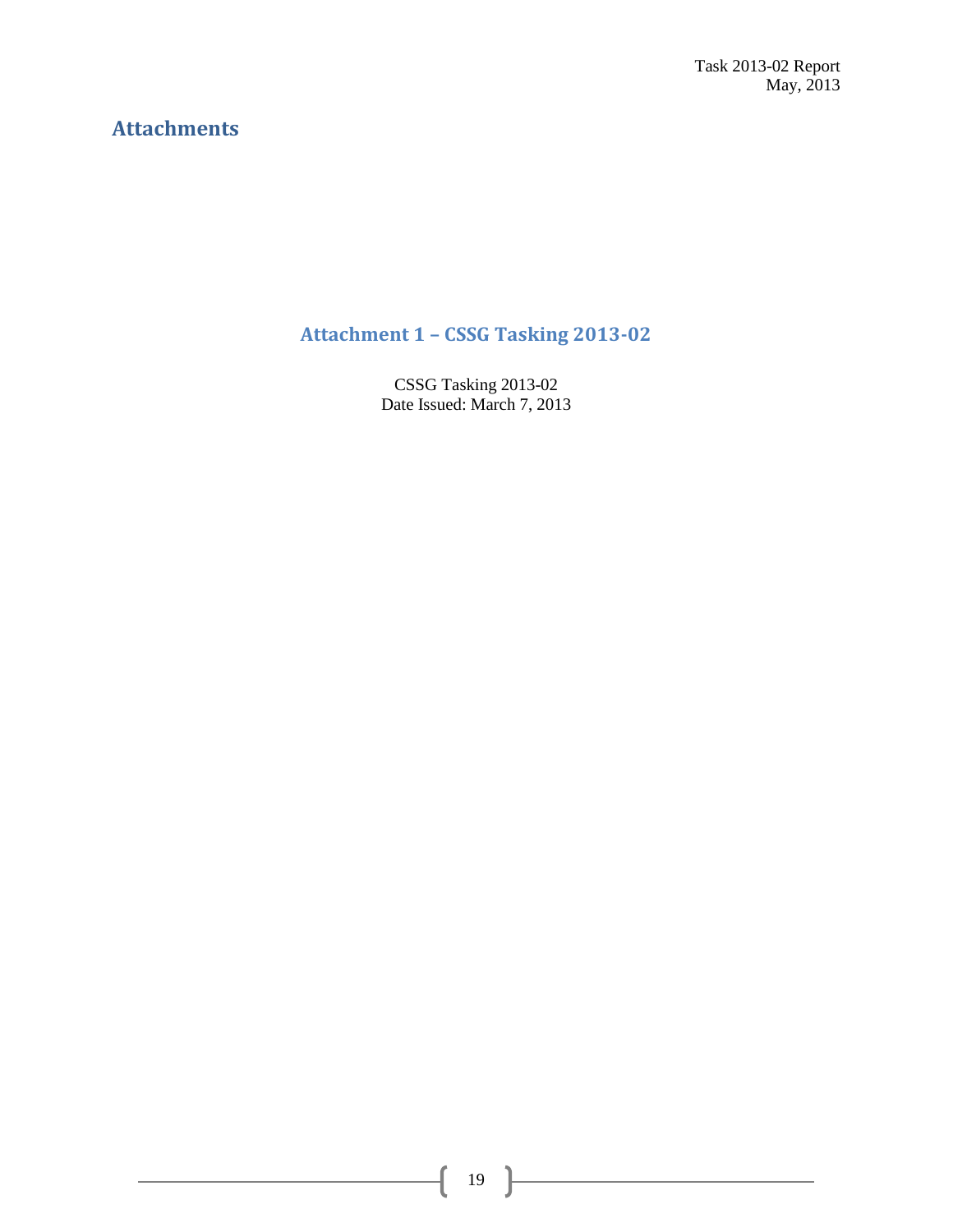### **CSSG TASKING 2013-02** Date Issued: March 7, 2013

## **Task Title:** *CSSG Assessment of Scope of Operations and Criticality Safety Staff Capacity and Review of LANL CAP and Metrics for Nuclear Criticality Safety Program*

### **Task Statement:**

The CSSG is directed to assess the scope of current operations and criticality safety needs and contrast that with the capabilities and capacity of the criticality safety staff. The purpose is to assess the capacity of the current criticality safety cadre to support nuclear operations at LANL. The CSSG is also directed to review the LANL *Corrective Action Plan Response to Assessment From DOE Criticality Safety Support Group on the Los Alamos Nuclear Criticality Safety Program*; SBCS-CAP-12-265, Revision 1, and the associated *1Q FY13 Assessment of the Nuclear Criticality Safety Program Metrics* relative to their efficacy in addressing the known deficiencies and ensuring continued safe operations going forward. The CSSG should craft observations and recommendations with a view towards the lessons learned documented in the Handbook from the 1999 DOE Nuclear Criticality Safety Self Improvement Workshop.

Specific Expectations:

- The CSSG shall recommend what criticality safety work scope and resource commitment is required to support full nuclear operations identified by operation, area, or facility. The criticality safety resource should be identified by the experience and qualification needed to perform the task.
- The CSSG shall assess whether the existing LANL criticality safety cadre can support the full scope of nuclear operations identified above and, if not, recommend what level and types of work can be supported by the existing staff.
- The CSSG shall provide specific recommendations, as applicable, that NA-00-LA can send to LANS as directed modifications to the CAP and associated metrics, as well as recommendations for consideration by NA-00 (Note: NA-00 includes both the Field Office and Headquarters Elements).
- The CSSG should include recommendations for how NA-00 could assess acceptability of an increase in work scope from LANS as additional criticality safety staff achieves appropriate qualifications.
- The CSSG should provide recommendations on how NA-00 can conduct effective oversight on the program in the interim (i.e., NNSA approvals, reviews, etc.).

### **Period of Performance:**

The on-site assessment and review is scheduled for the week of March 11, 2013. The team will perform reviews as available prior to the onsite portion of the assessment and report writing after. The CSSG Team shall deliver an exit briefing with draft results to NA-00 and LANS management as requested prior to site departure (March  $14<sup>th</sup>$ ).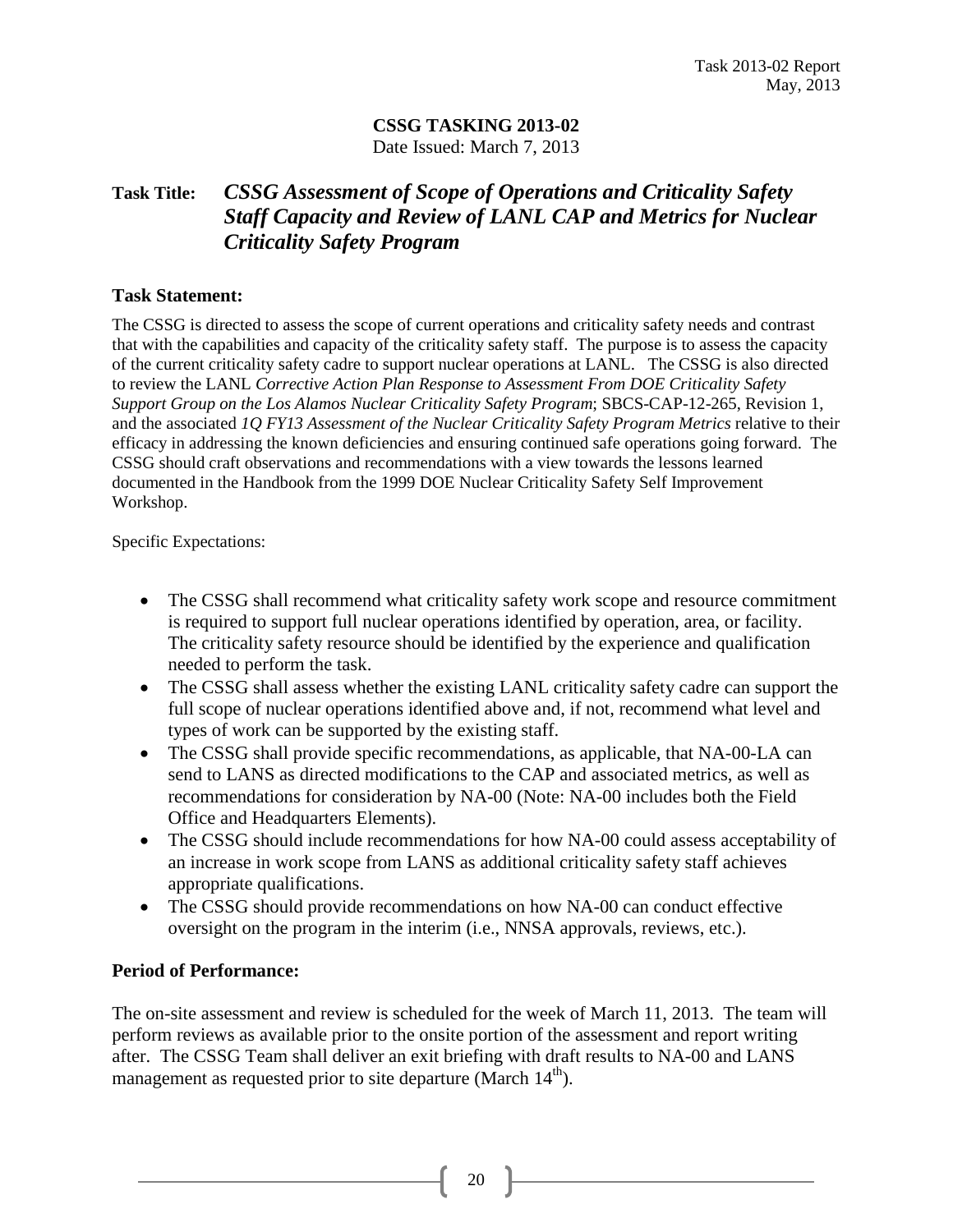### **Resources:**

Contractor CSSG members of the team will use their FY13 NCSP CSSG support funding as appropriate; DOE CSSG members of the team will utilize support from their site offices.

CSSG Tasking 2013-02 Subgroup Review Team Members: Kevin Kimball (Y-12, Team Lead), Dr. Bob Wilson (EM), Mr. Calvin Hopper (ORNL)

The assessment team will visit Los Alamos and conduct interviews as necessary to understand the scope of current operations and support needs from the criticality safety staff as well as the capability and capacity of the criticality safety staff to support operations. When a draft is ready for review, the entire CSSG will be provided an opportunity to review the draft and provide comments to the CSSG Subgroup Team Lead, who will address/resolve the comments and forward the resulting response to CSSG Chair for transmittal to the NCSP Manager.

### **Task Deliverables:**

- 1. CSSG Subgroup on-site March 12 14, 2013
- 2. CSSG Subgroup exit briefing to NA-00/LANS Sr. Management March 14, 2013
- 3. CSSG subgroup draft Executive Summary and Key Recommendations, and provide to full CSSG for comments by March 22, 2013. At a minimum, the Executive Summary and Key Recommendations shall be provided to NCSP Manager and other designated recipients (NA-00-LA/LANS) for a factual accuracy review.
- 4. CSSG subgroup draft full report and provide to CSSG for comments by March 29, 2013.
- 5. CSSG to provide comments on the draft response to the CSSG Subgroup Team Lead by April 5, 2013
- 6. CSSG Subgroup Team Lead to consolidate comments and provide revised draft to the CSSG for concurrence, and NA-00-LA/LANS for factual accuracy review, by April 9, 2013
- 7. NA-00-LA/LANS provide factual accuracy comments by April 15, 2013
- 8. CSSG provides concurrence by April 16, 2013
- 9. CSSG Chair transmits the CSSG response to NCSP Manager by April 18, 2013.

#### **Task Due Date: April 18, 2013**

**Signed: \_\_\_\_\_\_\_\_\_\_\_\_\_\_\_\_\_\_\_\_\_\_**

**Dr. Jerry N. McKamy, Director Office of Environment, Safety, and Health, NA-00-10 DOE Criticality Safety Program Manager**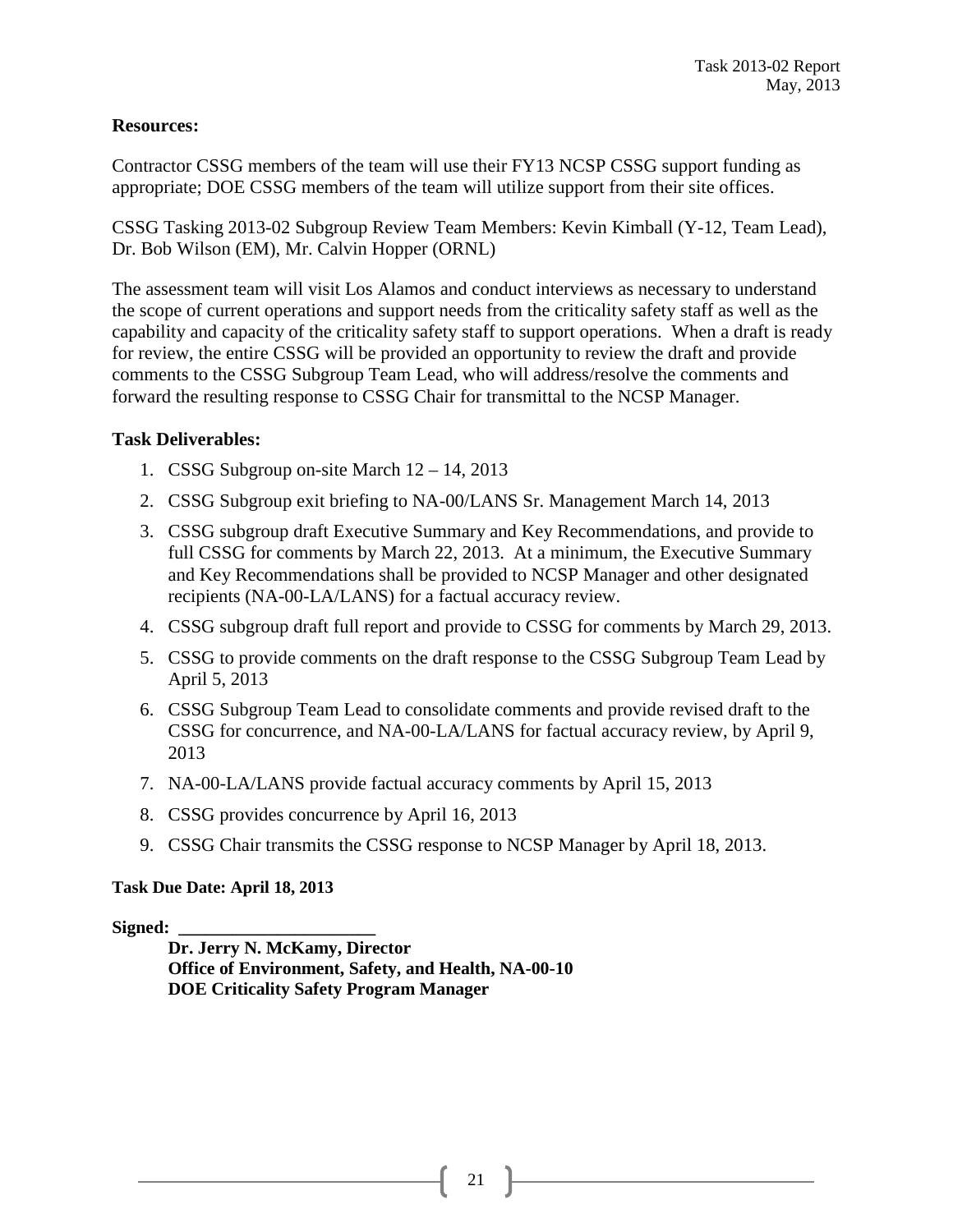Task 2013-02 Report May, 2013

**Attachment 2 – List of References Reviewed**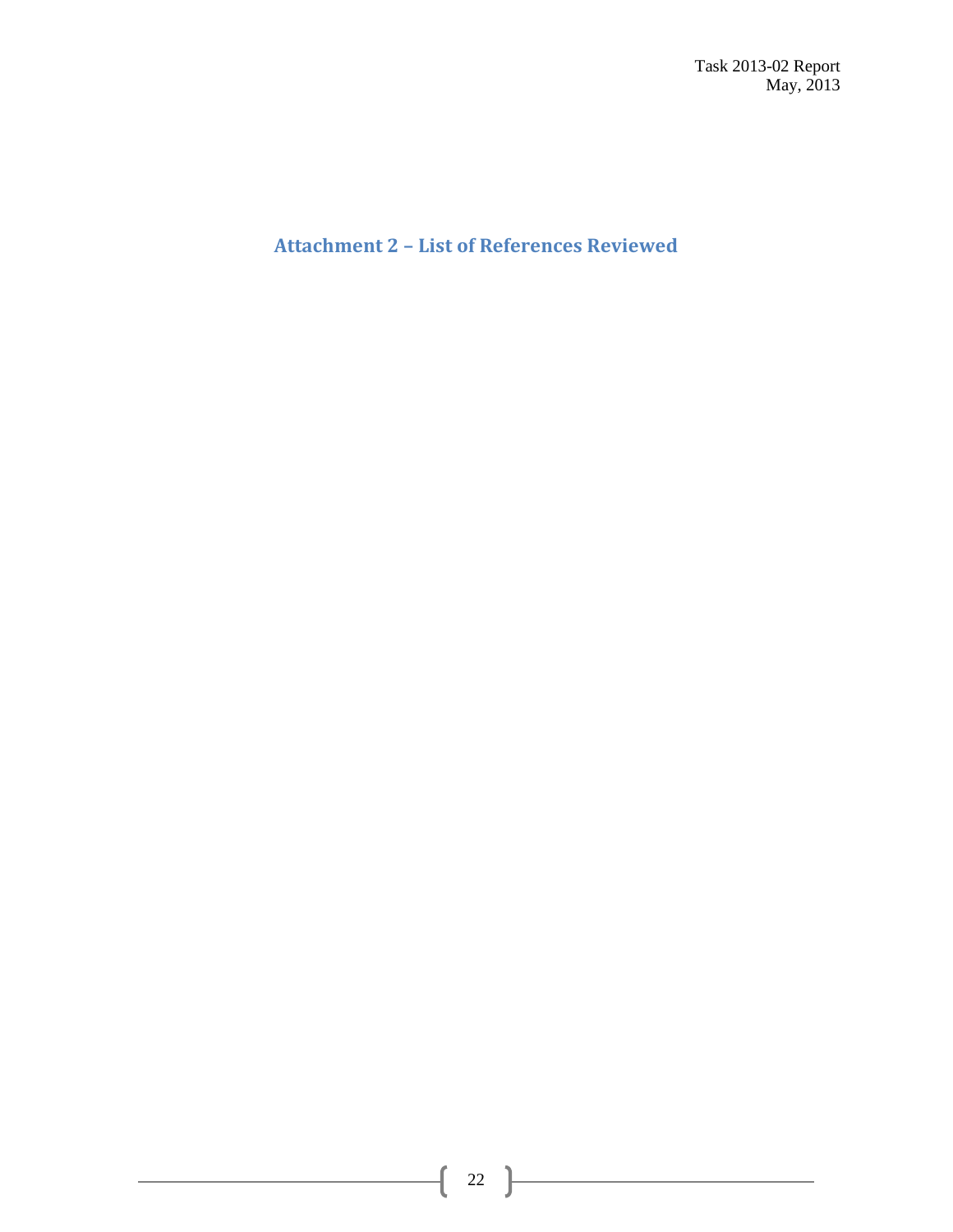Documents Reviewed

- 1. LANS letter PADOPS-12-031, from Carl A. Beard, PADOPS, LANS, to Juan L. Griego, Deputy Manager, LASO, Subject: *Transmittal of a Corrective Action Plan and Compensatory Measures to Strengthen the LANL Nuclear Criticality Safety Program,* dated November 8, 2012 (LASO COR-S0-11.14.2012-479883).
- 2. LASO letter from C. H. Keilers to Charles E. Anderson, Associate Director, Nuclear and High Hazard Operations, Los Alamos National Security, LLC, Subject: *Los Alamos National Laboratory- Improving the Criticality Safety Program* dated December 21, 2012 (U1300336).
- 3. LANS letter from Charles E. Anderson, ADNHHO to Charles H. Keilers NA-00-LA, Subject: *Transmittal of Closed Action from the Corrective Action Plan for Nuclear Criticality Safety Program* dated February 1, 2013 (AD-NHHO:13-031).
- 4. LANL System Description, *Nuclear Criticality Program*, dated September 30, 2009 (SD130).
- 5. LANS letter from Charles E. Anderson, ADNHHO to Charles H. Keilers NA-00-LA, Subject: *Transmittal of a Revision to the Corrective Action Plan (CAP), and Compensatory Measures to Strengthen the LANL Nuclear Criticality Safety Program* dated February 14, 2013 (AD-NHHO:13-042).
- 6. LANL Memorandum from James H. Miller, Jr., SB-DO, to Charles E. Anderson, AD-NHHO, Subject: *Nuclear Criticality Safety Program Metrics* dated November 30, 2012 (SB-DO:12-012)
- 7. 1Q FY13 Assessment of the Nuclear Criticality Safety Program Metrics dated February 2013 (SBCS-ASMT-13-001-R0).
- 8. LANL Nuclear Criticality Safety Committee Charter, authorized by Charles F. McMillan, Laboratory Director dated November 30, 2012.
- 9. LANS letter from Dave Costa, Nuclear Material Management Group, to James Miller, Jr., Safety Basis Division Office, Subject: *Nuclear Criticality Safety Advisory Team* dated July 16, 2012 (NPI-1-12-024).
- 10. LANL letter from James H. Miller, Jr., Safety Basis Division Office, to Safety Basis Criticality Safety Staff, Subject: *Launch of Criticality Safety 'Bootcamp'* (SB-DO:13-002).
- 11. LANL letter from Charles E. Anderson, AD-NHHO, to Distribution, Subject: *Safety Basis-Criticality Safety (SB-CS) Support to Operations* dated November 28, 2012 (AD-NHHO:12-328).
- 12. LANL letter from Charles E. Anderson, AD-NHHO, to Distribution, Subject: *Safety Basis-Criticality Safety (SB-CS) Support to Operations* dated March 12, 2013 (AD-NHHO:13-060).
- 13. LANL *Procedure For Qualification of Non-LANL Criticality Safety Personnel* dated November 30, 2012 (P-NCSG-01).
- 14. LANL *Retention Plan For Nuclear Criticality Safety* approved by C. A. Beard, PADOPS, dated November 30, 2012 (SBCS-CAP-12-265).
- 15. LANL NHHO Standing Order 12-003, R0 dated June 26, 2012 (NHHO-SO:12-003, R0).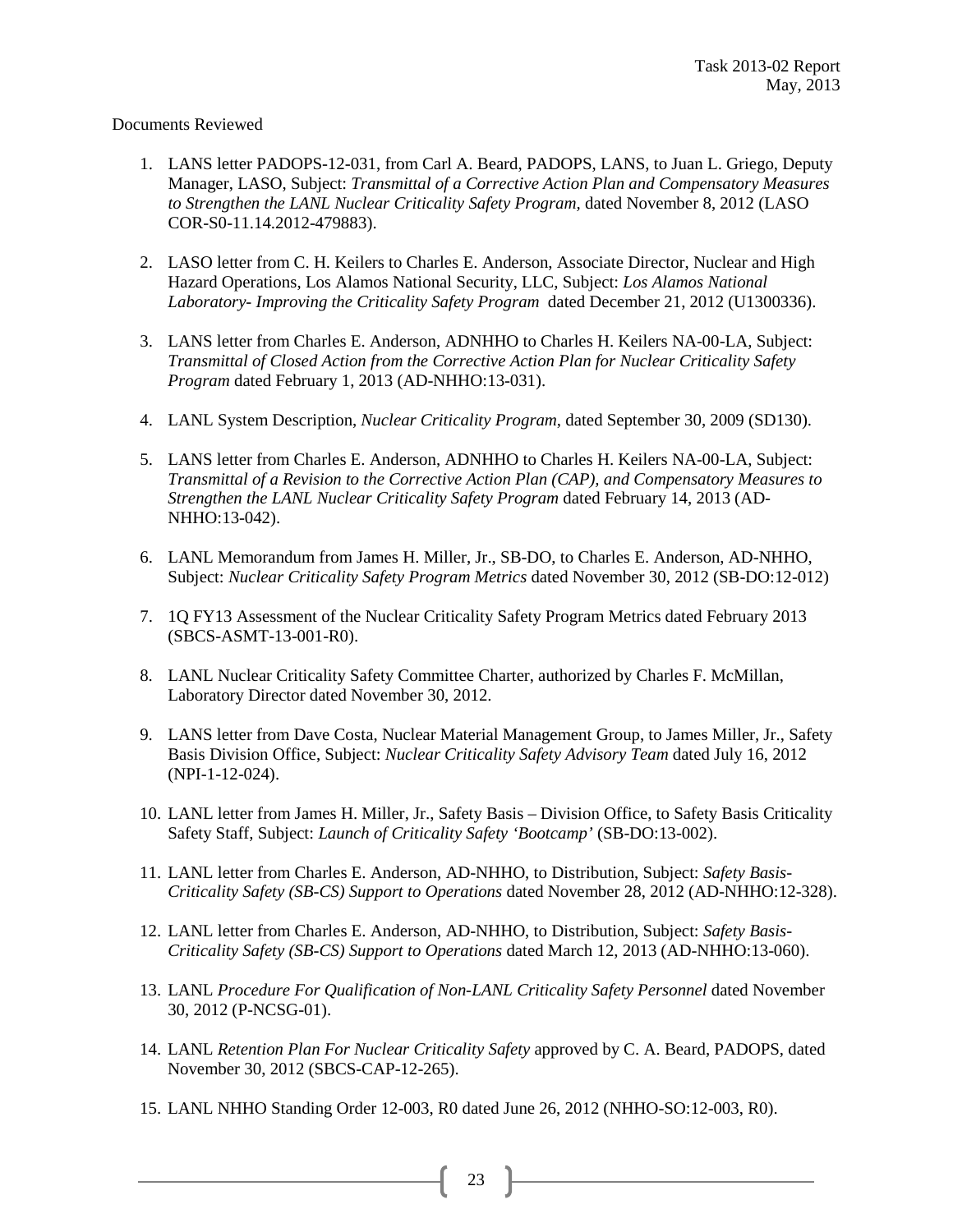- 16. Email from James H. Miller to SB-CS, Subject: *Extended Work Week* dated October 30, 2012.
- 17. LANL SB-CS Staffing Plan, Attachment 1, dated November 30, 2012.
- 18. LANL letter from James H. Miller, Jr., SB-DO to Charles B=E. Anderson, AD-NHHO, Subject: *Nuclear Criticality Safety Training and Qualification Standard* dated December 19, 2012 (SB-DO:12-015).
- 19. LANL Memorandum from James H. Miller, Jr. to Distribution, Subject: *Management's Expectations for the Timely Entry and Closure of Criticality Safety Items in PFITS* dated December 18, 2012 (SB-DO:12-016).
- 20. Letter from Charles E. Anderson, AD-NHHO, to Charles H. Keilers, Assist=ant Manager Safety Operations Los Alamos Field Office, Subject: *Complete Current PFITS Criticality Safety Action for the Nitric Acid Backflow in TA-55* dated January 31, 2013 (AD-NHHO-13-029).
- 21. LANL System Description, *Los Alamos National Laboratory Quality Assurance Program* dated October 10, 2012 (SD330).
- 22. LASO letter from C. H. Keilers to Charles E. Anderson, Associate Director, Nuclear and High Hazard Operations, Los Alamos National Security, LLC, Subject: *Los Alamos National Laboratory – Improving the Criticality Safety Program* dated December 21, 2012 (SO:26CK-486666).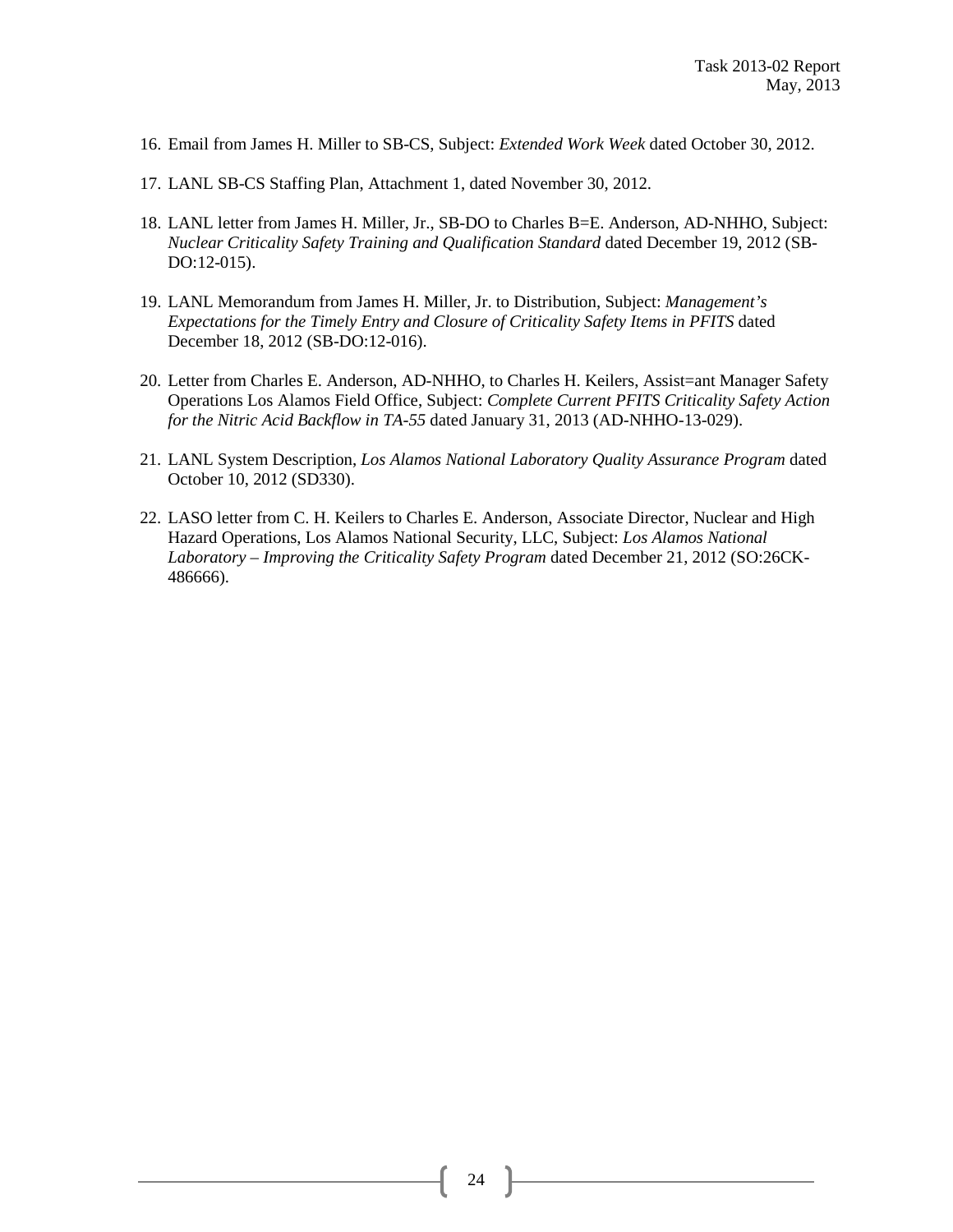Task 2013-02 Report May, 2013

### **Attachment 3 – Los Alamos National Security, LLC and Los Alamos Field Office Personnel Interviewed**

<u> 1980 - Johann Barbara, martxa a</u>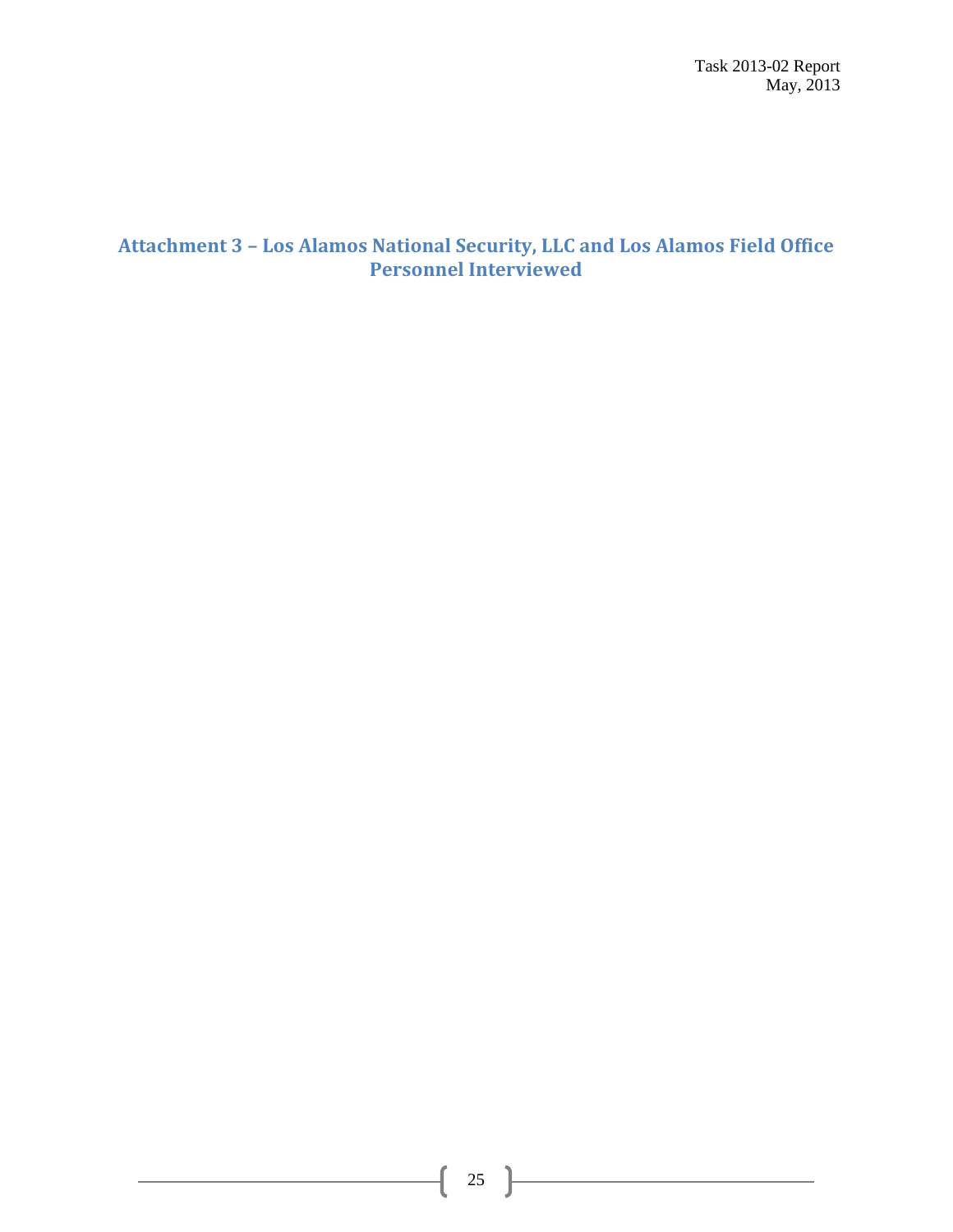### **Los Alamos National Security, LLC (LANS) and Los Alamos Field Office (NA-00) Personnel Interviewed**

#### **Tuesday, 3/12/13**

- 1:00 James Miller, SB-DO David Solms, SB-CS
- 2:30 FMH Workers Chastity Kolar, NPI-1 Vince Garcia, NPI-3 Harvey Decker, MET-1 Leo Archuleta, NCO-2
- 3:30 Facility Reps Randi Allen Dan Carter David George David Stewart
- 4:15 Stu McKernan, TA55-DO Chuck Tesch, TA55-OPS

#### **Wednesday, 3/13/13**

- 8:00 Bob Margevicius, NEN-DO
- 9:00 Jessie Walker, SB-CS (Qualified Analyst)
- 9:30 Jeff Yarbrough, ADPSM
- 11:00 Carl Beard, PADOPS Will Bivens, PADOPS
- 1:00 Bob Little, XCP-DO
- 2:00 Mary Beth Lujan, CT-ITS (Training)
- 2:30 Dave Costa, MET-DO, and CSOs Bill Crooks, C-IIAC (CMR) Georgiana Vigil, CMR-OPS Rich Morley, PMFS-DO (Area G) Chastity Kolar, NPI-1 (TA55)
- 3:30 Charlie Anderson, ADNHHO Chris James, ADNHHO

#### **Thursday, 3/14/13**

8:00 LANS Subcontractors (in Qualification) Steve Van Volkinburg Sean Gough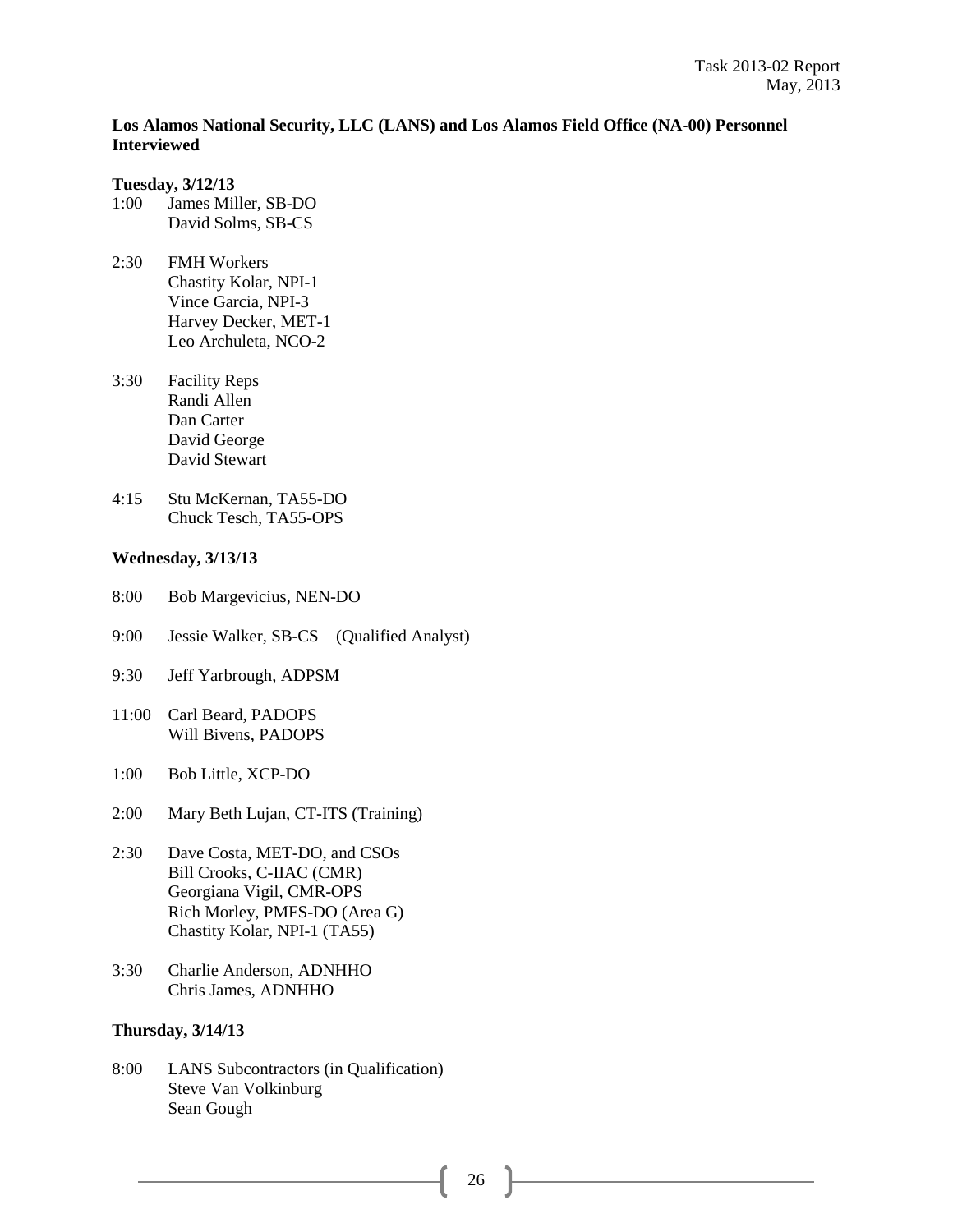Kevin Schwinkendorf Gay Fussell

- 8:30 Senior LANS Qualified Criticality Safety Analysts Mark Mitchell, NEN-2 Jennifer Alwin, NEN-2
- 9:00 W. Scott Gibbs, ADTIR
- 9:30 LANS Criticality Safety Analysts Erik Eifert, SB-CS (Qualified) Ryan Hedrick, SB-CS (in Qualification) Ning Zhang, SB-CS (in Qualification)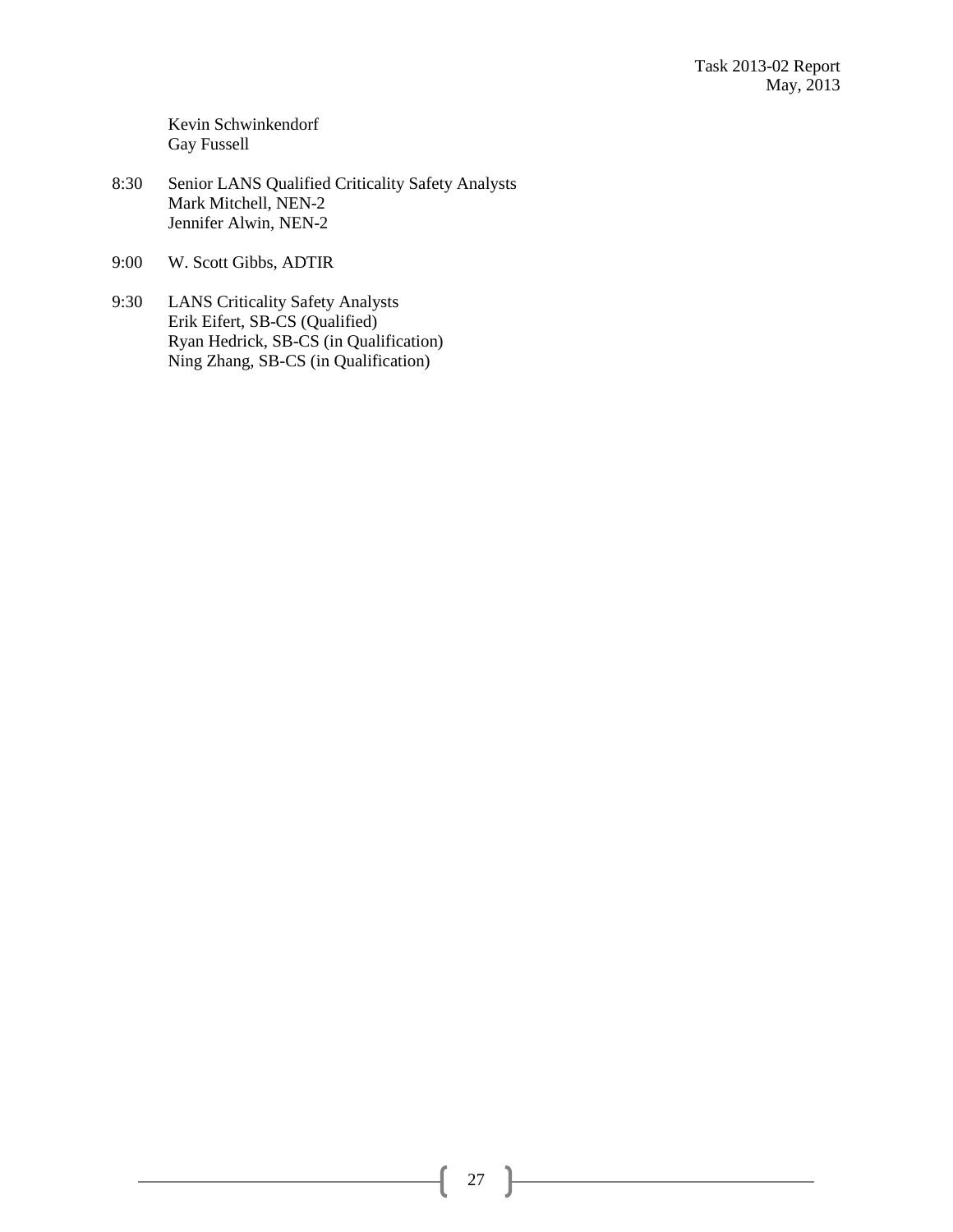Task 2013-02 Report May, 2013

**Attachment 4 – Assessment Out Brief Slides**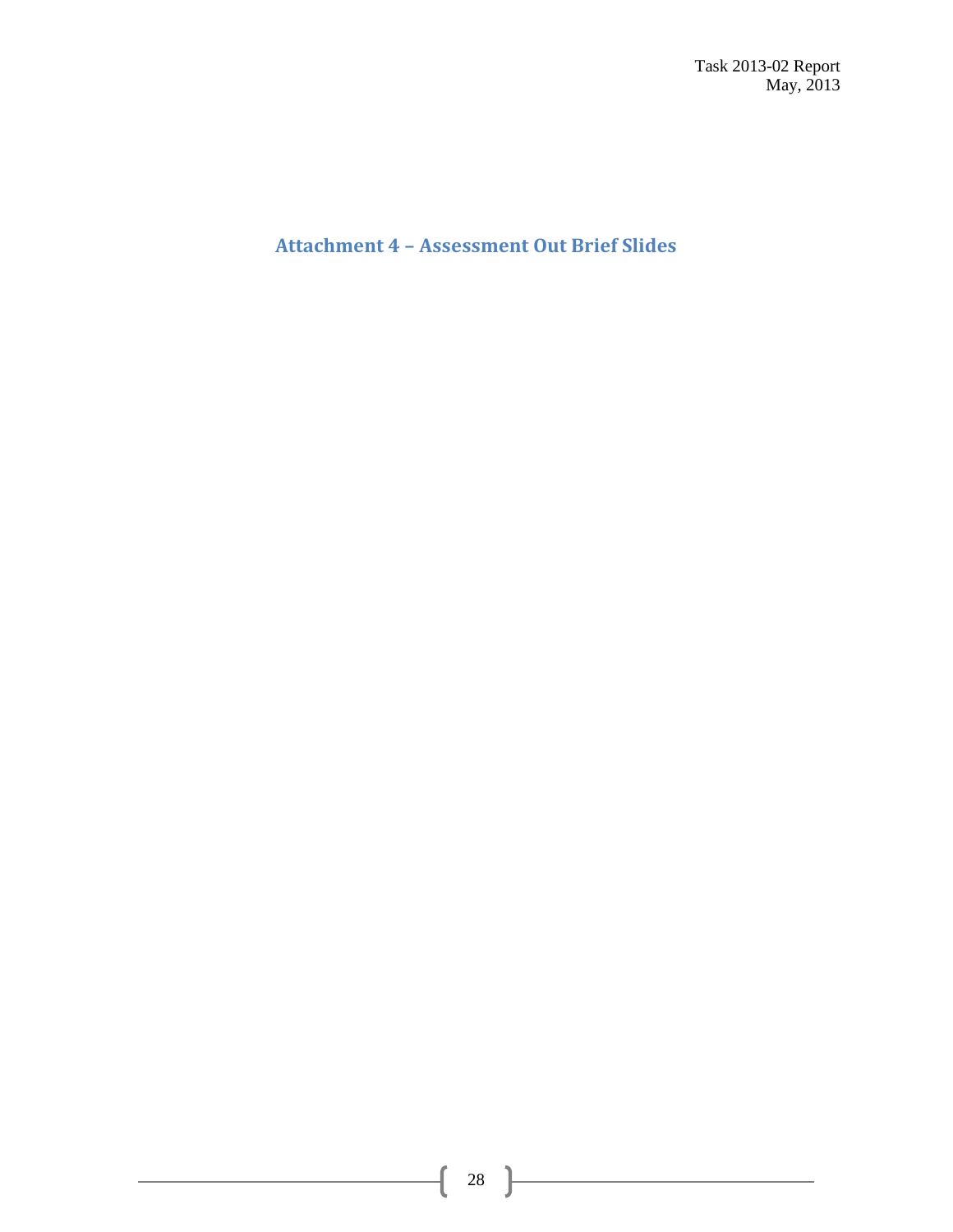# **CSSG Assessment of Scope of Operations and Criticality Safety Staff Capacity**

 $12 - 14$  March 2013

**CSSG Subgroup** Kevin Kimball (Team Lead) **Bob Wilson Calvin Hopper** 

# Introduction

- Acknowledgments
- Tasking
	- Assess current operations and NCS Needs
	- Assess capabilities and capacity for the NCS staff
- Limitations of Assessment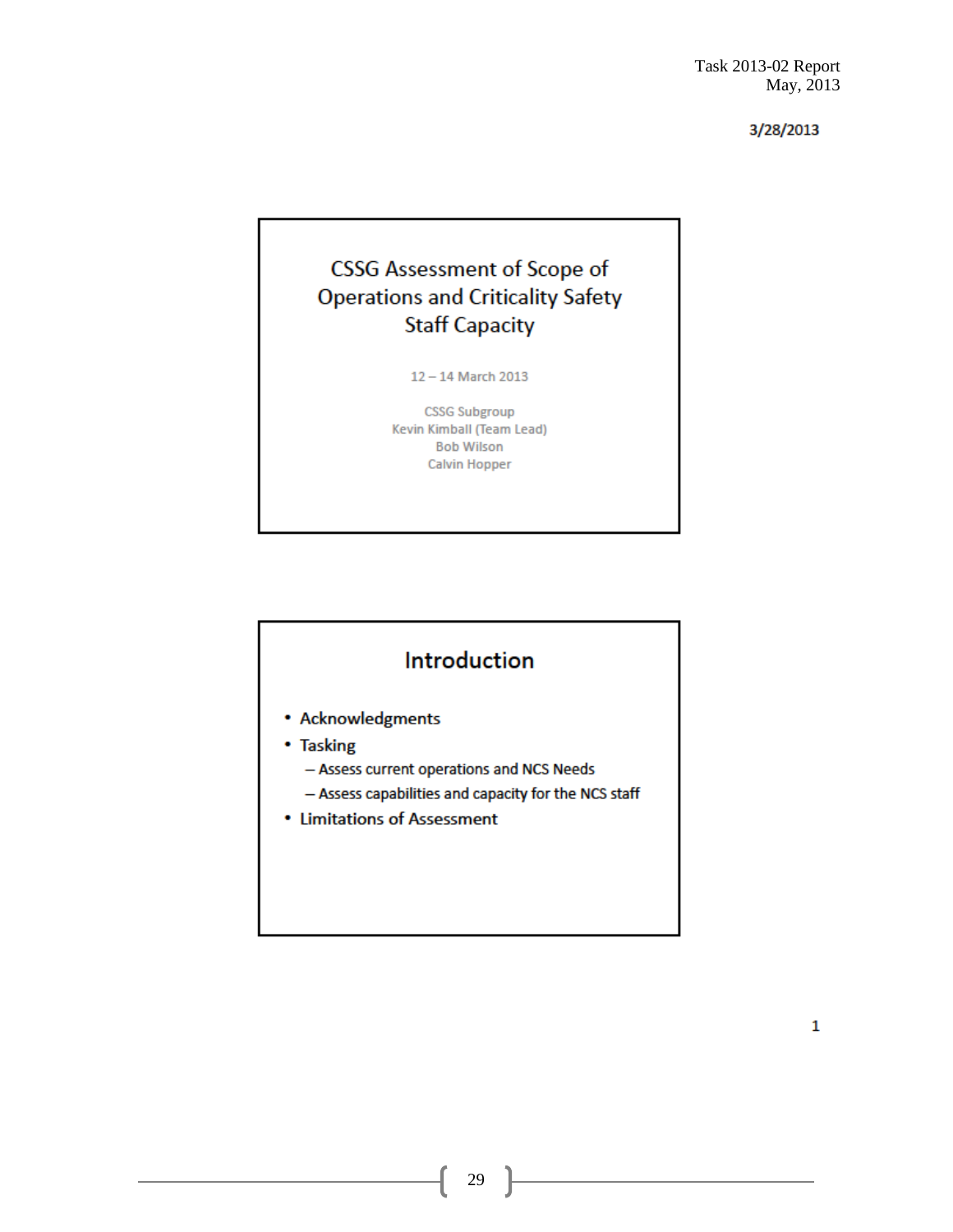

### **LANL Operations**

- Positive steps have been taken
	- FMH upgrade
	- Revised Evaluations for High Hazard Operations
- Consistent feedback from the Fissionable Material Handler (FMH) to the CSA to Management indicates that all high hazard operations have been reviewed, have adequate limits & controls, and are properly implemented.
	- We have no evidence to the contrary for these continued safe operations.
	- LANL has limited resources to change these operations or assess new ones.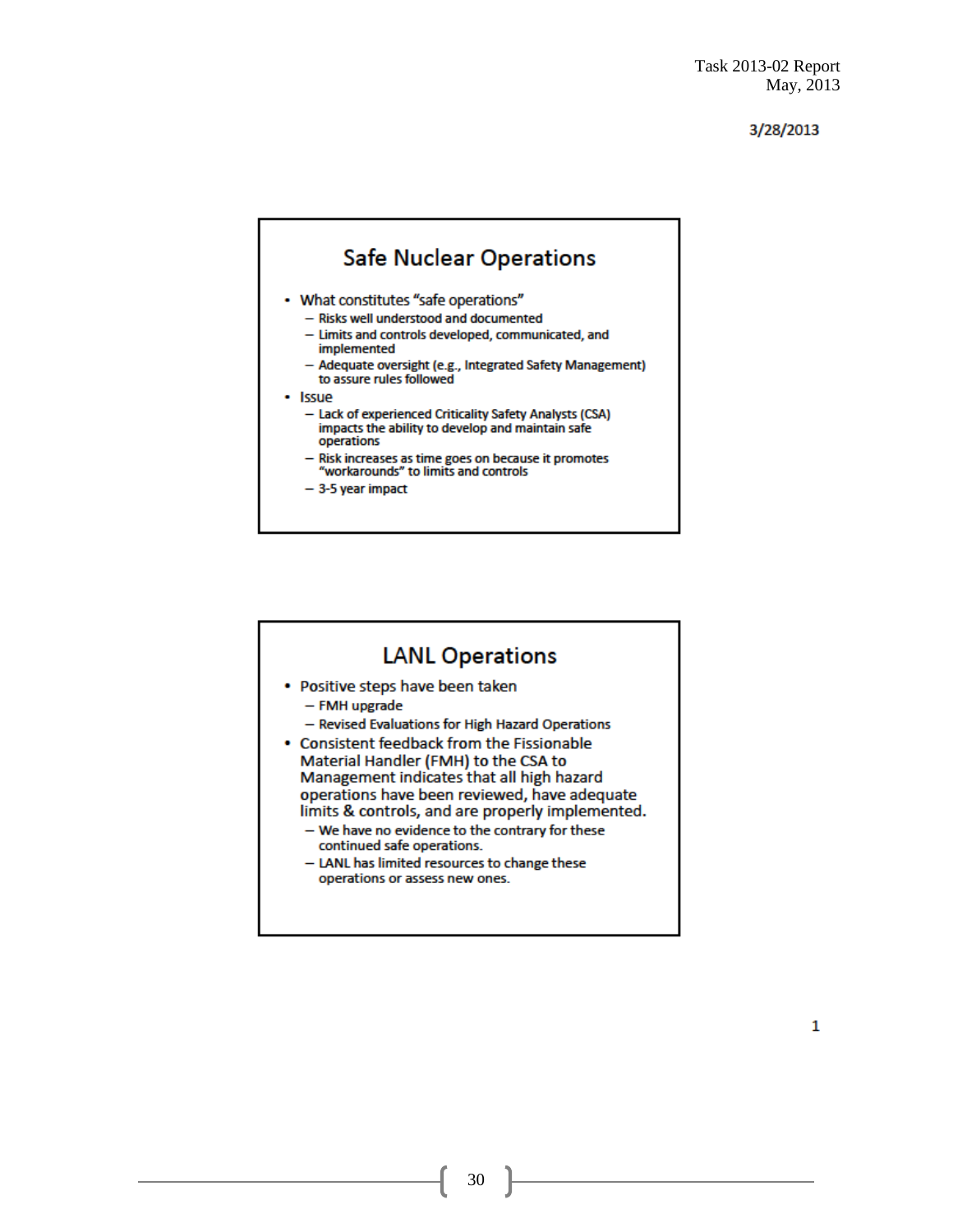# **Self-Imposed Restrictions**

- LANL Initiated curtailment of Level 2 & 3 **NCSEs**
- Exceptions for the performance of Level 2 and Level 3 will be closely managed

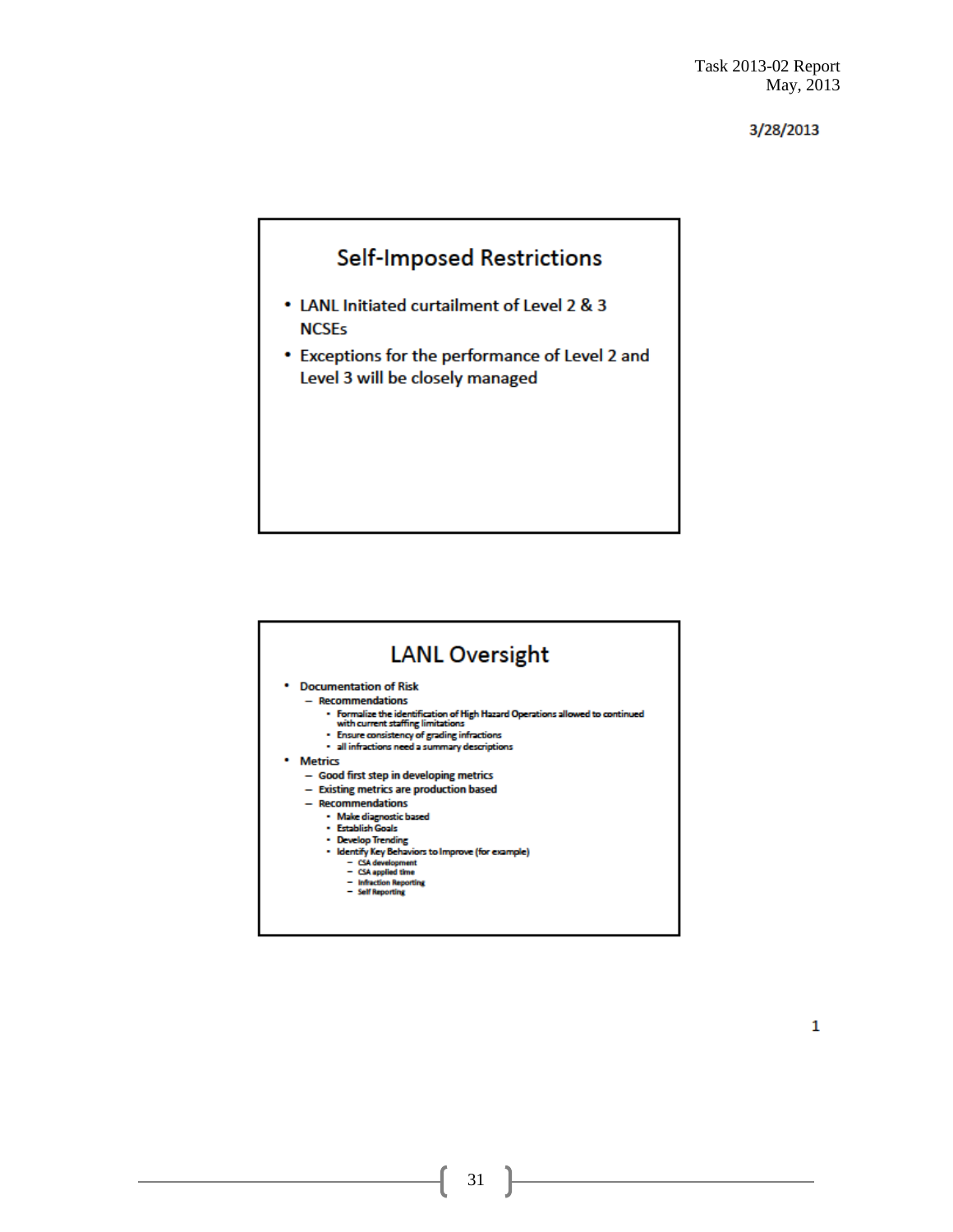#### **LANL Oversight** • Nuclear Criticality Safety Committee - Recommendation - NCSC composition incorporate CSSG guidance (e.g., CSSG Tasking 2009-01) - Add Senior, seasoned NCS experts from outside LANL as voting members • Floor level oversight - FMH Program - good thing - keep up - Criticality Safety Officers - Give serious consideration to recommendations of current ongoing LANL assessment - involves a major upgrade to program. Enhanced CSO Program can provide quicker assurance of maintaining limits and controls on High Hazard Operations - Quicker implementation and support to CSAs than bucking up newbie<br>NCSAs - Consider sending to DOE NCSP T&EP Supervisor Training

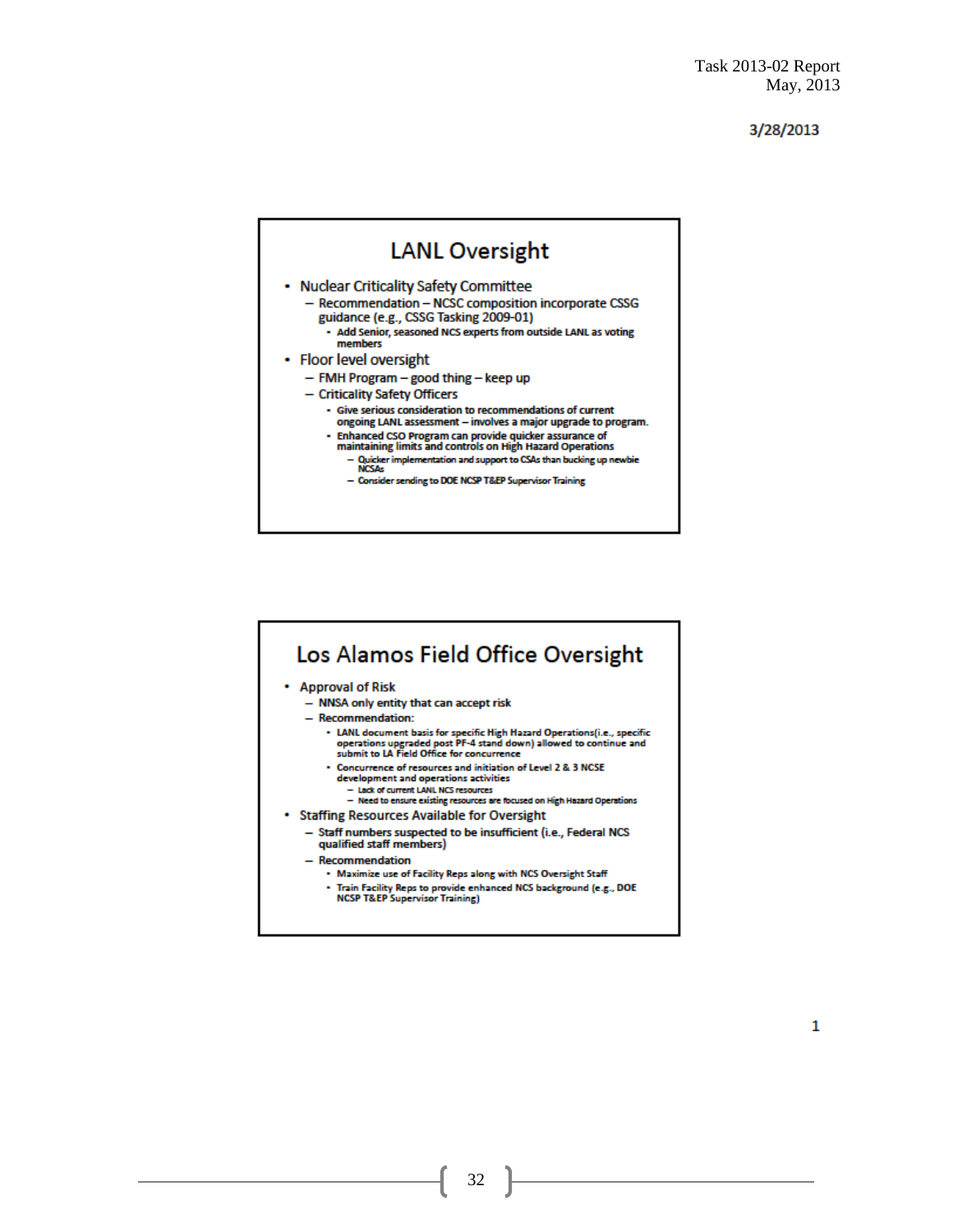# **LANL Management Challenges**

#### • Positive steps taken

- Thoughtful development of an aggressive Corrective Action Plan
- Development of Staffing Plan
- Enhancing CSA training and qualification program
- Upgrade of FMH training and qualification
- Development of proposed CSA Retention Plan
- · Significant "trust issues" exist
	- Impacts ability to recover from current situation
	- Independence
	- Ability to achieve Corrective Action Plan
	- Recommendation The lines of communication between CSAs<br>and Responsible Associate Directors need to be direct and reinforced

# **LANL Management Challenges**

- CSA Staffing
	- Effective use of existing Senior CSAs
		- CSA mentoring LANL and Subcontractor CSA
	- Effective use of Qualified CSAs
	- Utilization of Subcontractors
	- Retention Plan
		- . Financially based incentives only but needs to include positive aspects of managing people (e.g., professional development, Laboratory and community recognition)
		- . No Root Cause Analysis for CSA Group Exodus
		- . No Extent of Condition Review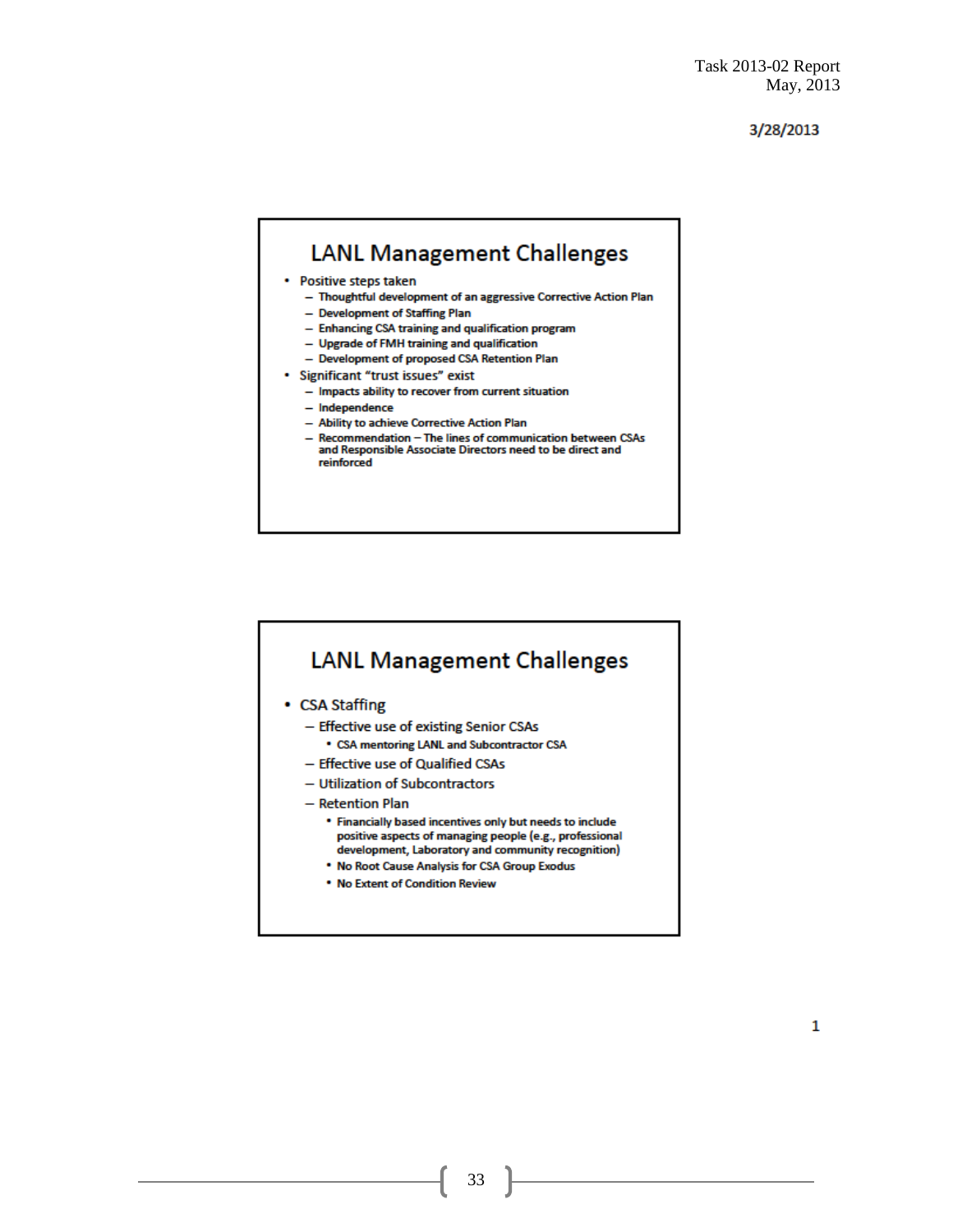# **LANL Management Challenges**

- Training and Qualification
	- NCS "Boot Camp" training is positive action, particularly for new inexperienced hires
		- . Acknowledged Caution: Not the panacea for qualification
	- Operations approval as part of qualification process is a positive
	- Recommendations additional training in
		- . NDA & Formalized Hazard Evaluation
		- · USQD

# **Follow On CSSG Actions**

- Develop formal report
- Submit for factual accuracy
- Review by full CSSG
- Issuance of final reviewed Report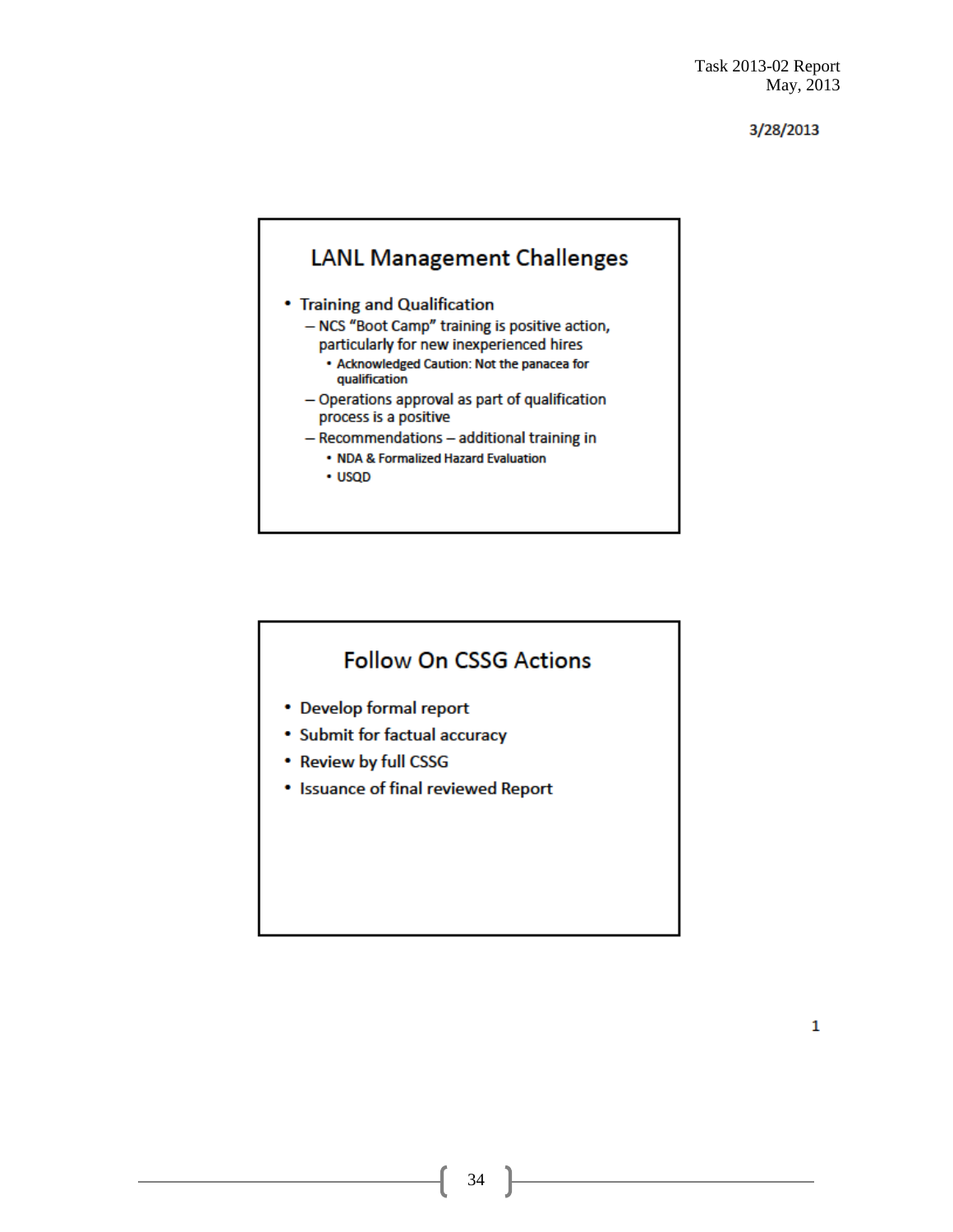**Attachment 5 – Assessment Team Professional Biographies**

<u> 1980 - Johann Barbara, martxa a</u>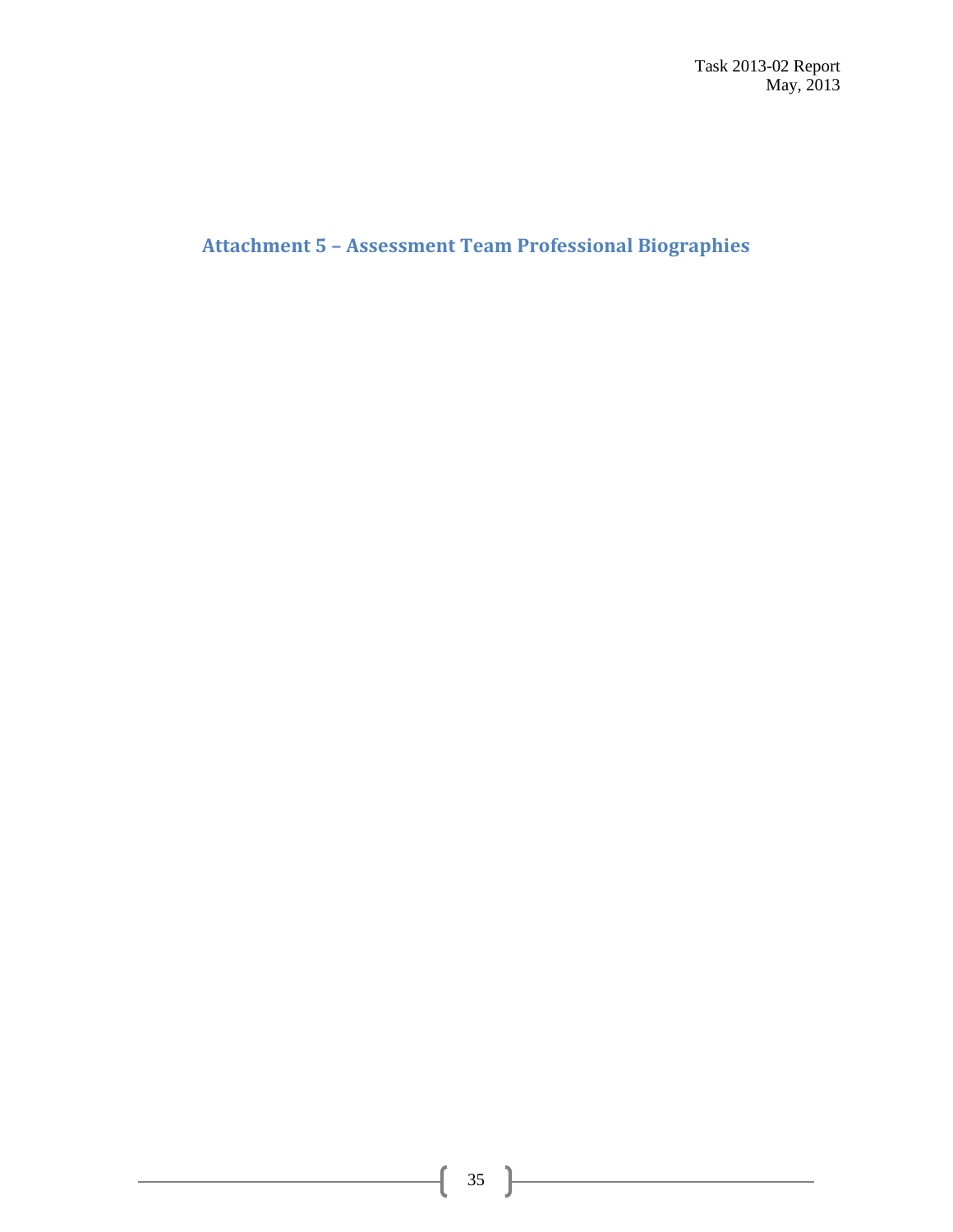### Mr. Kevin D. Kimball, B&W Y12, LLC, CSSG Member, Team Lead

Mr. Kevin D. Kimball is the Director of the Safety Analysis Engineering Organization for the Department of Energy (DOE) National Nuclear Security Administration (NNSA) Y-12 National Security Complex. In this capacity, Mr. Kimball is responsible for the management of all safety analysis including nuclear criticality safety, facility safety, and fire protection analysis for the Y-12 Site as well as the design of the new Uranium Processing Facility. Mr. Kimball has 20 years of experience with DOE nuclear facilities in the management of safety analysis engineering including nuclear criticality safety and nuclear safety (facility safety basis) and has experience at over 20 commercial and DOE nuclear facilities. Mr. Kimball received his Masters of Science in nuclear engineering from the University of Illinois at Urbana-Champaign (1982) and his Bachelors of Science in nuclear engineering from the University of Virginia (1976).

Mr. Kimball began his career with the United States Navy in surface warfare, with his last assignment as the associate professor of naval engineering for the Naval Reserve Officer Training Center at the University of Illinois. In 1981, he joined Impell Corporation; a large engineering services firm that provided engineering services to the commercial nuclear industry. His last position at Impell Corporation was as the Manager of Systems Analysis for the southeast region of the United States where he was responsible for areas such as licensing, safety analysis (e.g. fire protection, environmental equipment qualification, reliability/Probabilistic Risk Assessments, configuration management, design basis services), and systems analysis (e.g. thermal-hydraulic analysis, safe shutdown analysis). In 1991, Mr. Kimball joined Science Applications International Corporation as a Deputy Operations Manager responsible for development of external events analyses for commercial nuclear facilities. In 1992, Mr. Kimball started up NISYS Corporation; a small business specializing in safety analyses including nuclear criticality safety to both the commercial and government nuclear facilities. The company was acquired in 2008 by Enercon Services, Inc. and he continued with Enercon until 2011.

Mr. Kimball's areas of expertise include nuclear criticality safety and facility (nuclear) safety. Prior to his current position, Mr. Kimball was the nuclear safety manager and engineering manager for the 3019 Building U-233 Dissolution and Downblend Project at the Oak Ridge National Laboratory and also served as the Nuclear Criticality Safety manager for the Oak Ridge TRU-Waste Facility. Mr. Kimball served on the senior criticality safety review boards for Bechtel Jacobs Company, LLC and for the Y-12 National Security Complex During his career, he qualified as a nuclear criticality safety engineer at:

- All DOE-EM Oak Ridge Facilities
- Rocky Flats Environmental Technology Site
- USEC's Portsmouth Gaseous Diffusion Plant in Piketon, Ohio, and
- Nuclear Fuels Services' Erwin Plant in Erwin, TN

Some of Mr. Kimball's accomplishments include:

- Authored a paper for the American Nuclear Society on integrating the nuclear criticality safety and safety basis disciplines that became the foundation for DOESTD- 3007-2007.
- Developed the statistical methodology for determining criticality code biases for the Savannah River Site that formed the foundation for NUREG-CR-6698.
- Developed the processes for the nuclear analysis of Criticality Accident Alarm System design at the East Tennessee Technology Park, 3019 Facility at ORNL, and the American Centrifuge Plant in Piketon, OH, and initiated a new process for integrating Emergency Planning, the Documented Safety Analysis and the immediate evacuation zone strategy for criticality events.
- Performed nuclear criticality experiment reviews for the International Criticality Benchmark Evaluation Project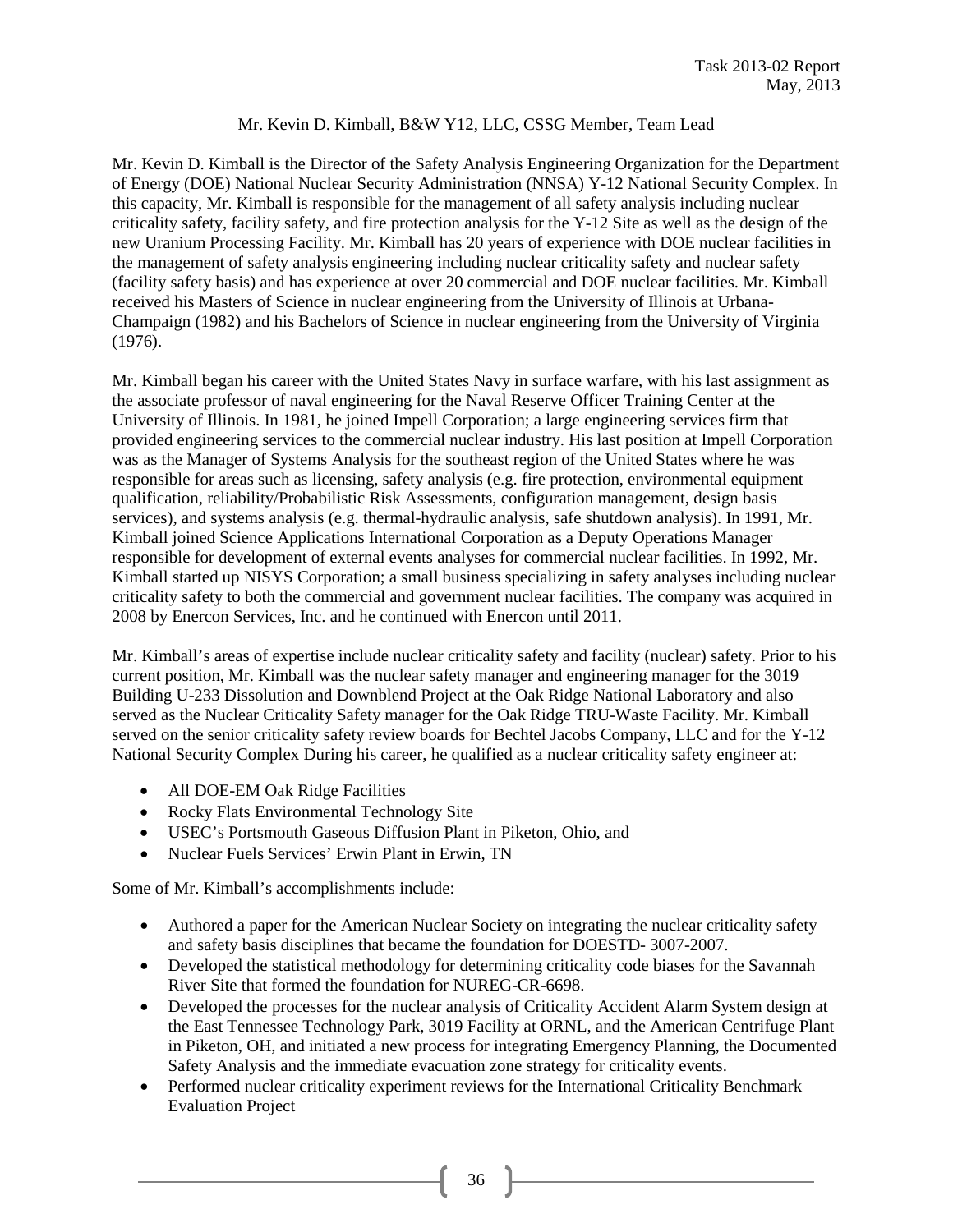• Developed a guidance document on establishing the range of applicability of critical benchmark experiments for the Savannah River Site.

Mr. Kimball is a professional engineer registered in the state of Georgia and is a member of the Nuclear Criticality Safety Division (NCSD) of the American Nuclear Society (ANS). He has served as the Chair, Vice Chair, Treasurer, Secretary, and Member of the Executive Committee of the NCSD. He is also involved in the ANS-8 series of national standards including serving as Working Group Chair of ANS-8.7, "Guide for Nuclear Criticality Safety in the Storage of Fissile Materials," and is a working group member of ANS-8.24, "Validation of Neutron Transport Methods for Nuclear Criticality Safety Calculations."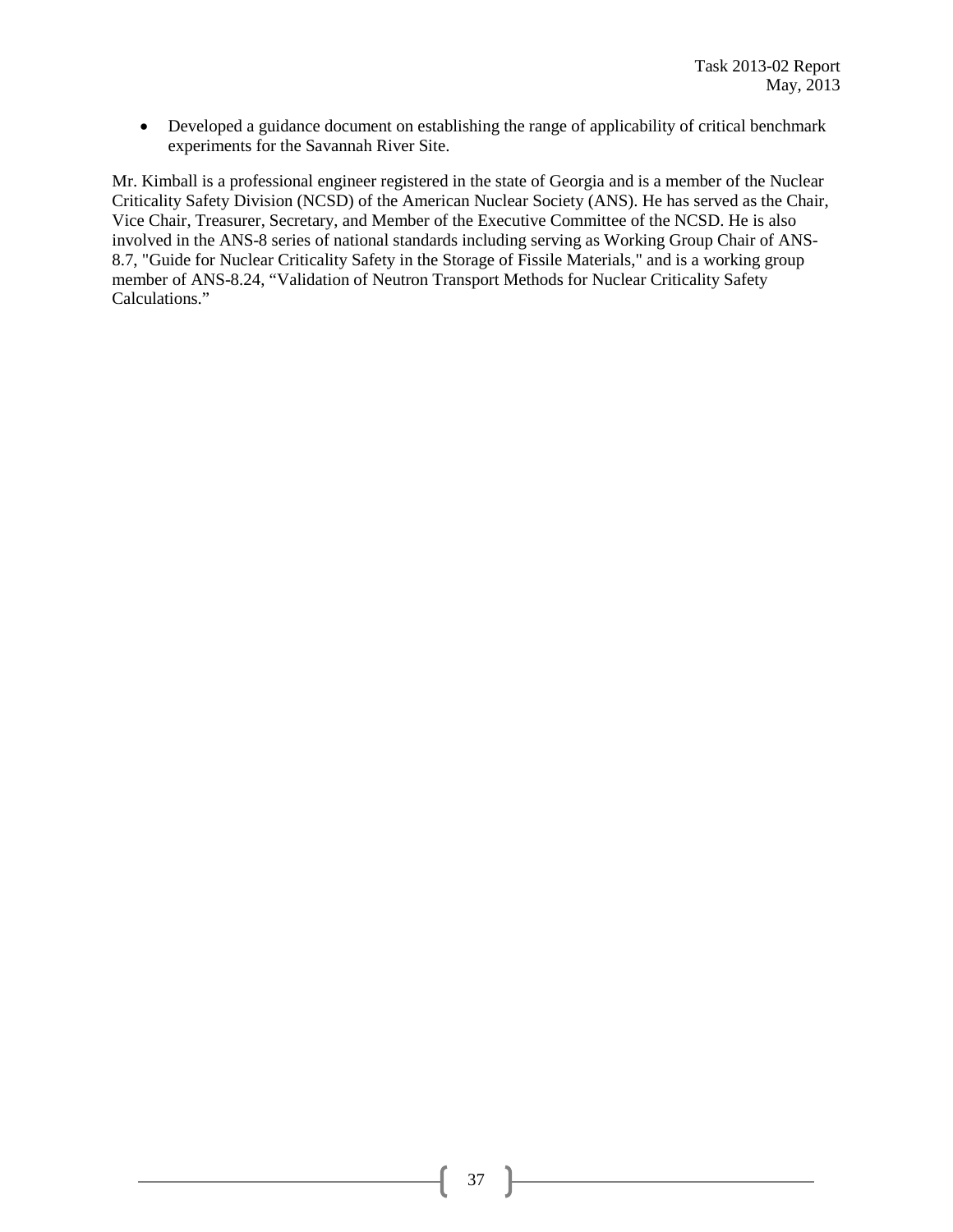#### Mr. Calvin Hopper, CSSG Member

Mr. Calvin M. Hopper retired from the Oak Ridge National Laboratory in 2008 as a Distinguished Development and Design Engineer in the Radiation Transport and Criticality Group within the Nuclear Science and Technology Division. In his continuing consultancies he performs part-time on-going work for ORNL contracts to the US DOE and US NRC and three years of consulting to the Oak Ridge Y-12 National Security Complex.

Over the past 45 years, following his receipt of a B.S. in Physics from Southern Colorado State College Hopper has held various technical and administrative positions within the Oak Ridge, Tennessee contractor facilities. In 1968 he worked at the Oak Ridge Critical Experiments Facility as the staff Radiation Protection Officer. Following his interests in nuclear criticality experiments, he was employed in 1970 as a Nuclear Criticality Safety (NCS) Engineer with responsibilities for the Development, Metal Preparation, and Assembly Divisions at the Oak Ridge Y-12 Plant. Also, during this 10- year period he served on two personnel rotations to the Oak Ridge Gaseous Diffusion Plant, provided NCS support to the developing gas centrifuge enrichment project, and provided NCS consulting services to the US NRC SNM-1315 Licensee US Nuclear, Inc. facility in Oak Ridge, TN. In 1978 he moved to Attleboro, Massachusetts to work at the Texas Instruments, Inc. HFIR Project that fabricated all US DOE research reactor fuel elements. He was the Head of the HFIR Project US NRC Licensing, Nuclear Safety (i.e., Criticality Safety and Health Physics), and Nuclear Materials Accountability organizations. In that capacity, he prepared the first general license submittal to the US NRC for the HFIR Project license SNM-23 thereby replacing the 13-year old US NRC specific license and strings of amendments. Upon the 1980 completion of the general licensing process, he returned to the Oak Ridge Y-12 Plant as the Technical Manager of the Oak Ridge Y-12 Plant Health Physics Department. In 1981, he became the Oak Ridge Y-12 Plant NCS Department Head, served on the US DOE Albuquerque Weapons Criticality Safety Committee, and identified issues resulting in a DOE Special Access Program (SAP) currently managed by the Government Program Manager, Dr. J. N. McKamy. In 1985, he transferred to the Oak Ridge National Laboratory (ORNL) to become the first Laboratory Criticality Safety Officer and assisted Joseph T. Thomas in the development and management of the US DOE sponsored Nuclear Criticality Technology and Safety Program (NCT&SP) that was dissolved in 1990. In 1990, Hopper assisted ORNL in developing a NCS section and in 1994 served as the ORNL NCS Section Head. In 1995, he transitioned to full time within the ORNL Nuclear Science and Engineering Directorate providing services and technical support to ORNL, US NRC, and US DOE projects. In 1997 he assisted the US DOE in the development and establishment of the US DOE Nuclear Criticality Safety Program including its Criticality Safety Support Group for which he is a Charter Member, Deputy Chair, and Chair. He has addressed numerous CSSG Taskings during his 15-year membership. He co-authored a report that subsequently was responsible for altering IAEA standards regarding nuclear material accountability at the natural uranium purification product stage as opposed to the previous accountability stage for purified UO2 – a significant alteration for international nuclear materials safeguards. In his capacity as the ANSI/ANS N16 Consensus Committee on criticality safety he was a member of the ANS Standards Board. Internationally, he is the convener (chair) of Working Group 8 on Criticality Safety within ISO TC85/SC5 since 1998. He has participated in OECD-NEA Expert Groups on MOX critical experiment needs and reference critical values and is a contributor and peer-reviewer for the OECD-NEA International Handbook of Evaluated Criticality Safety Benchmark Experiments. His recent publications have focused on the use and benefits of sensitivity and uncertainty analyses as applied to NCS problems and critical experiment design. Upon retirement from ORNL in 2008 he has provided technical and administrative NCS consulting services to ORNL, the Oak Ridge Uranium Processing Facility, and the Oak Ridge Y-12 National Security Complex. In his continuing work for ORNL he planned the development of the US DOE Hands-On Subcritical and Critical Training and Education Project for which he is the Project Coordinator. He continues supporting the US DOE Office of Health, Safety and Security Organization by summarizing national and international standards activities in the general area of nuclear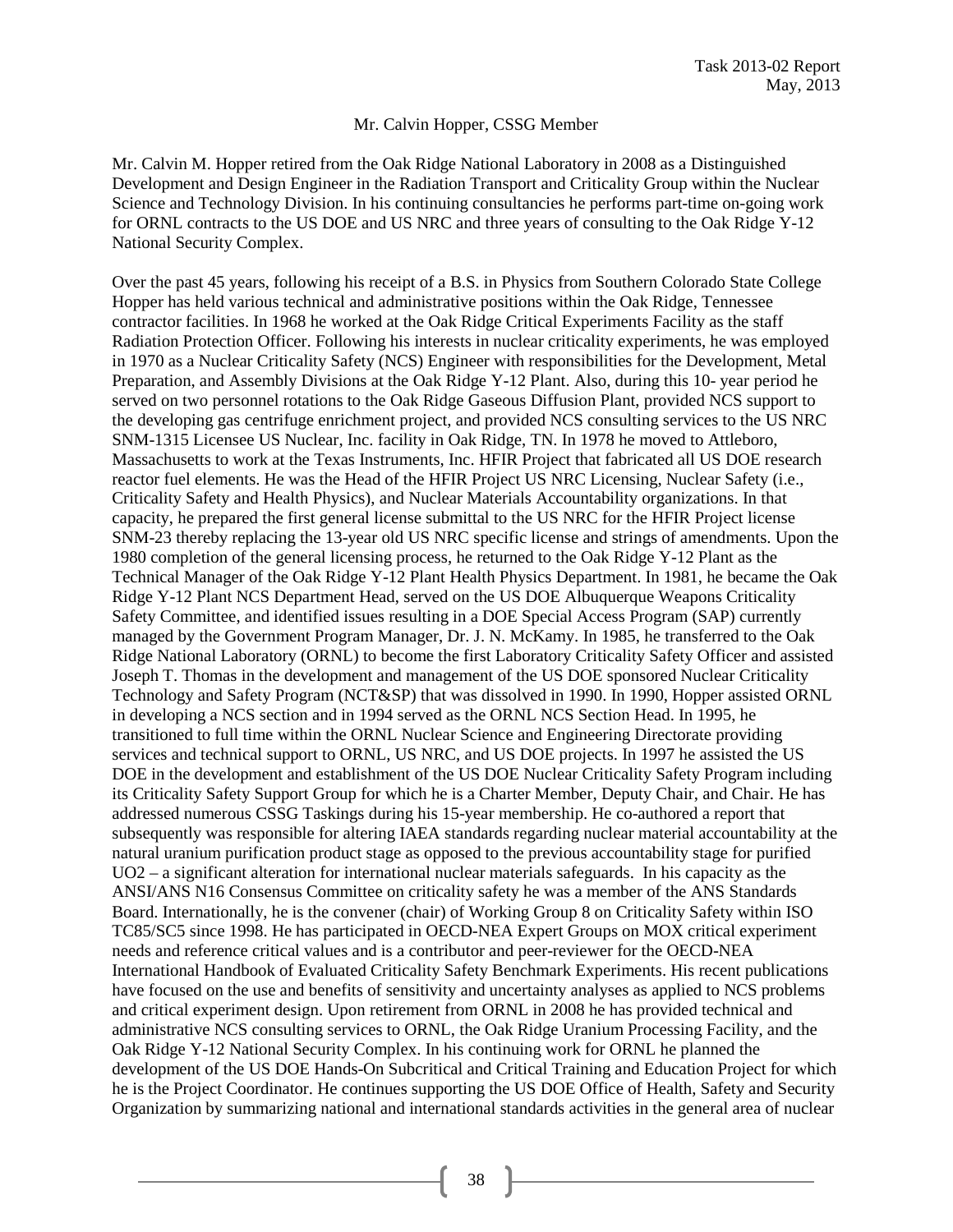safety. Throughout his career he has provided both training and NCS analysis consulting services to industries in the US and Canada. Additionally, he has provided educational services through the University of Tennessee – Nuclear Engineering Department graduate classes and Tennessee Industries Week programs and lectured for the US DOE Prevention of Significant Nuclear Events and Potential Safety Impacts of New Technologies on the Operation of DOE Nuclear Facilities.

Some of Mr. Hopper's activities and accomplishment include being the Over-all Advisor to ANSI for ISO (International Organization for Standardization) Technical Committee 85 (Nuclear energy, nuclear technologies, and radiological protection) / Subcommittee 5 (Nuclear fuel cycle). Also, he is the international Convener (Chair) of Working Group 8 on nuclear criticality safety within Subcommittee 5 and Technical Committee 85 for ISO. He is a Fellow Member of the American Nuclear Society (ANS) and is a Member of its Nuclear Criticality Safety Division (NCSD). In 1974 he co-authored the first publicly released nuclear criticality safety computer code validation and authored the seminal Nuclear Criticality Accident Slide Rule while employed at Y-12. He has been the Program Chair, Treasurer, and Co-Chair/Chair of the ANS Nuclear Criticality Safety Division, Chair of ANSI/ANS-8.7 storage standard and Member of ANSI/ANS-8.1, 8.19, 8.23, 8.26 standards working groups. He is a Member and recent past Chair of the ANSI/ANS N16 Consensus Committee on Nuclear Criticality Safety. He was the past manager of the US NRC Criticality Computer Code Sensitivity and Uncertainty Project at ORNL and the past manager of the US DOE NCSP ORNL tasking for the development of sensitivity and uncertainty analysis tools (AROBCAD and TSUNAMI) that have been incorporated into the internationally recognized comprehensive modeling and simulation suite for nuclear safety analysis and design, SCALE. He coauthored the Updated Nuclear Criticality Accident Slide Rule that is internationally recognized as a useful emergency training and response tool. He was the General Chair of the ANS NCSD 2005 Topical Meeting. He has provided several consultancies to the International Atomic Energy Agency Nuclear Safety and Security in the topical areas of emergency management and nuclear safety guides.

Some of Mr. Hopper's professional recognitions include the advancement to the position of Fellow Member in the American Nuclear Society, US DOE Under Secretary of ES&H citation for successfully managing the US DOE Plutonium ES&H Vulnerability Assessment for the US DOE Oak Ridge Operations Site Assessment and Team Report, ANS Standards Service Award, NNSA Certificate of Appreciation for the TRUPACT-II and HalfPACT systems criticality safety analysis, American Nuclear Society Nuclear Criticality Safety Division Distinguished Service Award, Outstanding Achievement Award from Colorado State University – Pueblo.